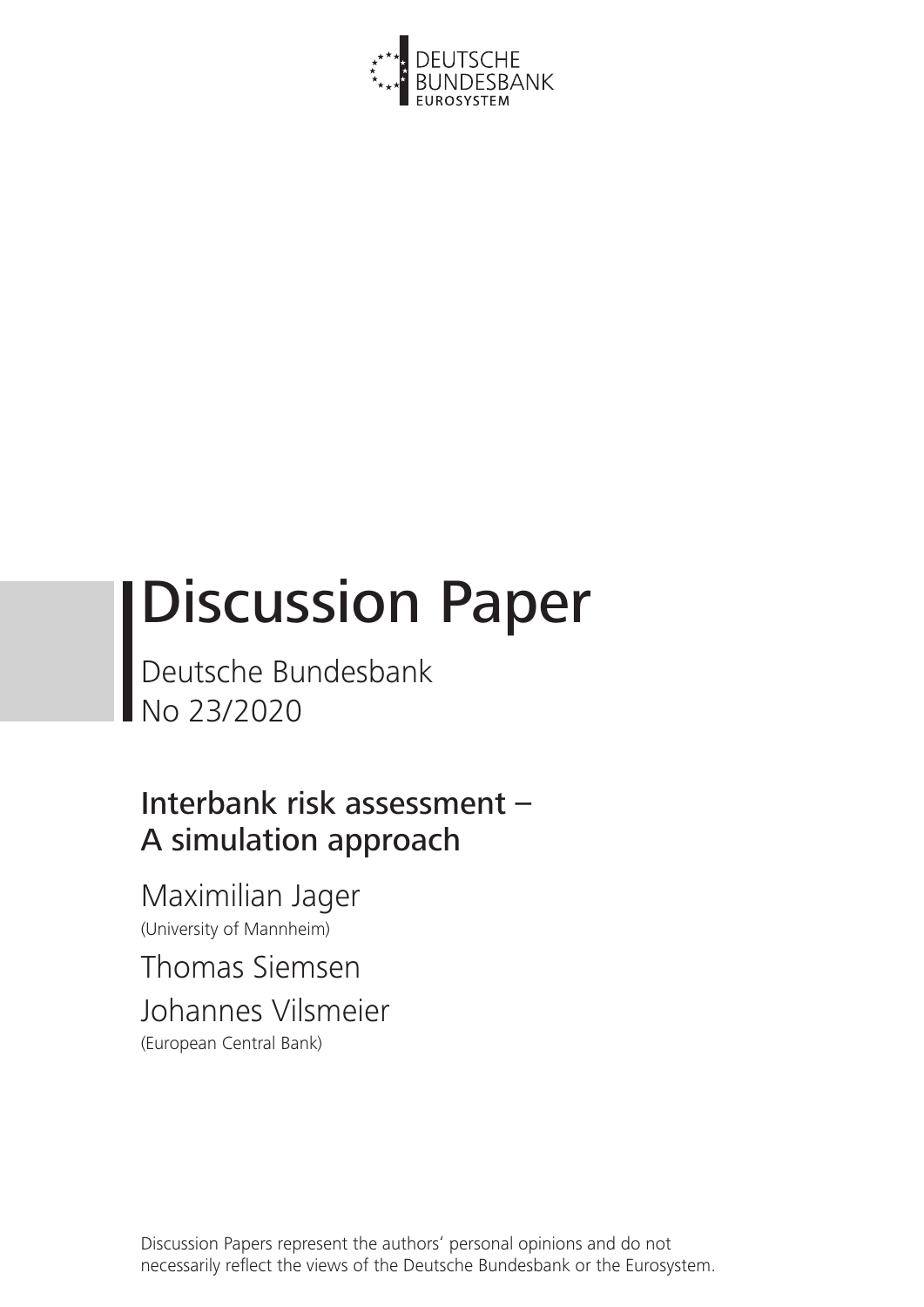**Editorial Board:** Daniel Foos

Stephan Jank Thomas Kick Malte Knüppel Vivien Lewis Christoph Memmel Panagiota Tzamourani

Deutsche Bundesbank, Wilhelm-Epstein-Straße 14, 60431 Frankfurt am Main, Postfach 10 06 02, 60006 Frankfurt am Main

Tel +49 69 9566-0

Please address all orders in writing to: Deutsche Bundesbank, Press and Public Relations Division, at the above address or via fax +49 69 9566-3077

Internet http://www.bundesbank.de

Reproduction permitted only if source is stated.

ISBN 978–3–95729–704–4 (Printversion) ISBN 978–3–95729–705–1 (Internetversion)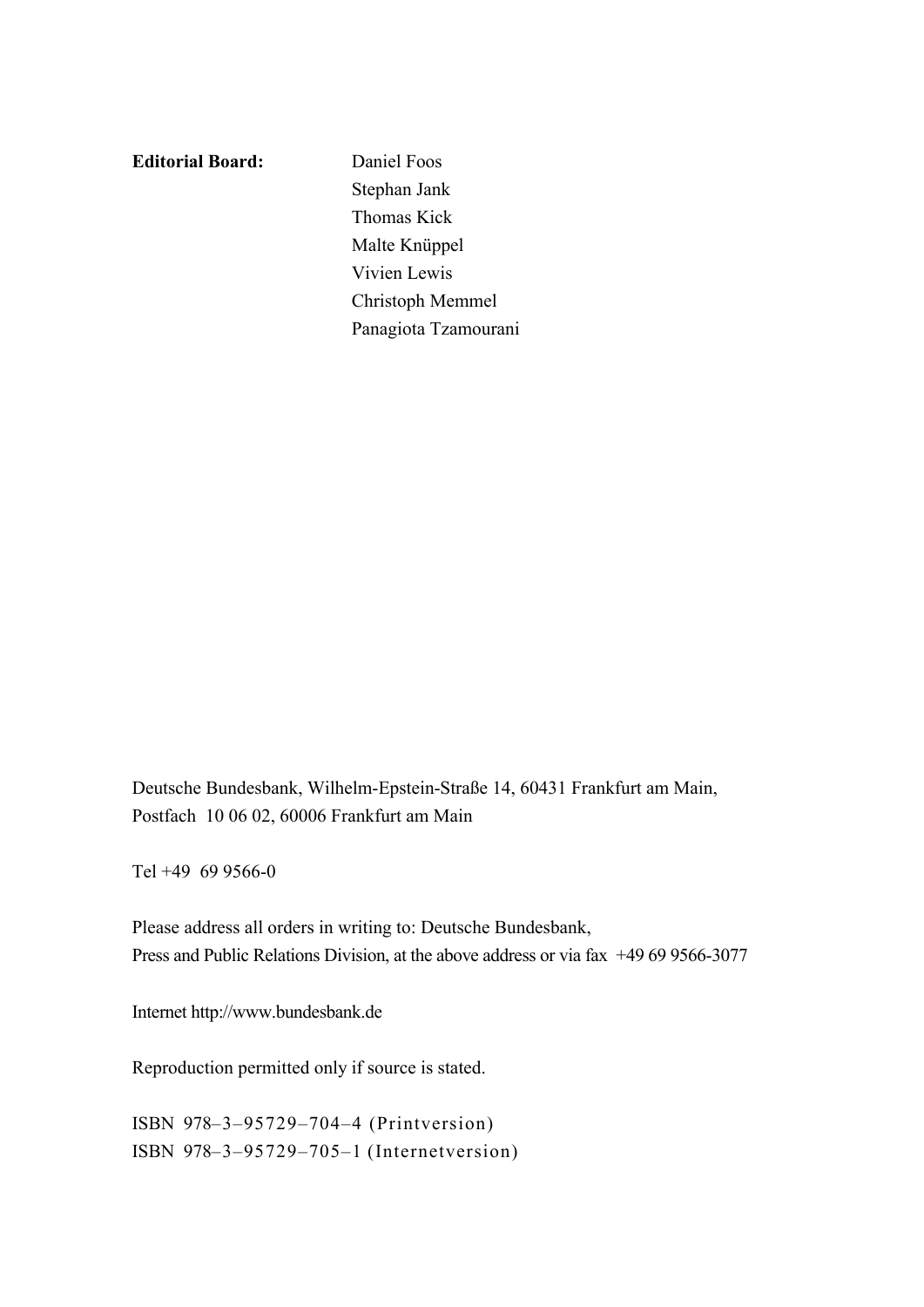# <span id="page-2-0"></span>Non-technical summary

#### Research Question

The interbank market offers banks the possibility to exchange liquidity without having to rely on other sources, such as central banks or retail deposits. While this is in general beneficial to the financial system, it fosters the connectedness and the synchronization of banks, thus making them more vulnerable. This paper aims at quantifying the risks borne by the system, the risks borne by single banks and the risks emitted from single banks. For this purpose, the interbank network structure is analyzed and a simulation method is applied to elicit the desired information. To show the functionality and implications of our framework, we apply it to the German interbank market as of end 2016.

#### Contribution

We contribute to the literature by simulating distributions of possible events which allow to study the probability of arbitrary events, for example the probability of having a loss exceeding a certain threshold. Most studies in this strand of literature focus on deriving probabilities for particular events, which are all nested by our approach. Lastly, our framework further gives information about which banks emit the most risks through the interbank market, a widely-discussed concept often called "systemic relevance" in the literature.

# Results

We find that the examined portion of the German banking system appears generally resilient to domestic exogenous interbank shocks. Even if large or well connected banks default, the system can absorb the losses rather easily due to its sufficient capital buffers. For single institutions, however, we find indications for elevated vulnerabilities and the need for a close supervision.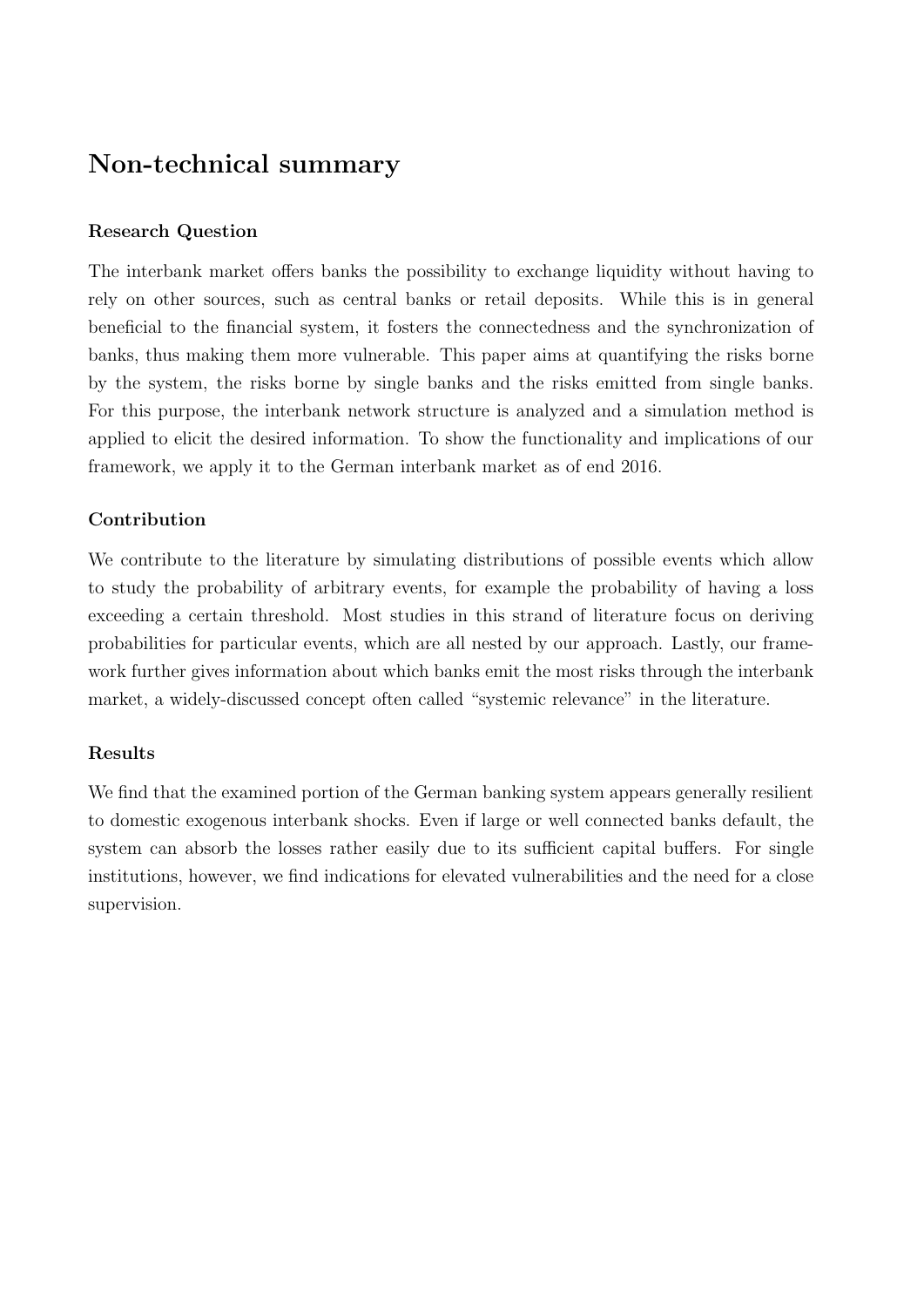# Nichttechnische Zusammenfassung

# Fragestellung

Der Interbankmarkt bietet Banken die Möglichkeit, ihre Liquidität zu managen, ohne auf andere Quellen, wie z.B. Zentralbanken oder Privatkundeneinlagen, zurückgreifen zu müssen. Während dies im Allgemeinen nützlich für das Finanzsystem ist, verstärkt es die Verbundenheit und den Gleichlauf von Banken, was zu einer erhöhten Verletzbarkeit führt. Dieses Papier verfolgt das Ziel, die Anfälligkeit des gesamten Banksystems, einzelner Banken, als auch die Gefahr einzelner Bank fur das gesamte System zu quantifizieren. Zu diesem Zweck ¨ wird die Interbanknetzwerkstruktur analysiert und die benötigten Informationen mit Hilfe einer Simulationsmethode berechnet. Um die Funktionalität und die Implikationen unseres Modellrahmens aufzuzeigen, wenden wir die Methode auf die Daten des deutschen Interbankmarkts aus dem Jahr 2016 an.

# Beitrag

Wir tragen zur Forschungsliteratur bei, indem wir Wahrscheinlichkeitsverteilungen möglicher Ereignisse simulieren, welche es ermöglichen, die Wahrscheinlichkeit beliebiger Ereignisse, beispielsweise des Ereignisses einer Uberschreitung eines bestimmten Verlustes, zu berech- ¨ nen. Die meisten Studien in dieser Literatur beschränken sich auf die Berechnung der Wahrscheinlichkeit für einzelne Ereignisse, während unser Ansatz all diese und noch beliebige weitere Ereignisse beinhaltet. Zu guter Letzt ermöglicht unser Modellrahmen die Analyse der Risiken, die einzelne Institute auf das restliche System ausstrahlen; ein Konzept, das in der Literatur viel diskutiert und als 'systemische Relevanz' bezeichnet wird.

# Ergebnisse

Die Ergebnisse zeigen, dass der betrachtete Ausschnitt des deutschen Bankensystems exogenen Interbank-Schocks gegenüber stabil zu sein scheint. Selbst die Verluste, die der Ausfall großer oder eng vernetzter Banken hervorruft, kann das System dank seiner ausreichenden Kapitalpuffer abfangen. Für einzelne Banken finden wir Hinweise für erhöhte Anfälligkeiten und die Notwendigkeit einer sorgfältigen Überwachung durch die Bankenaufsicht.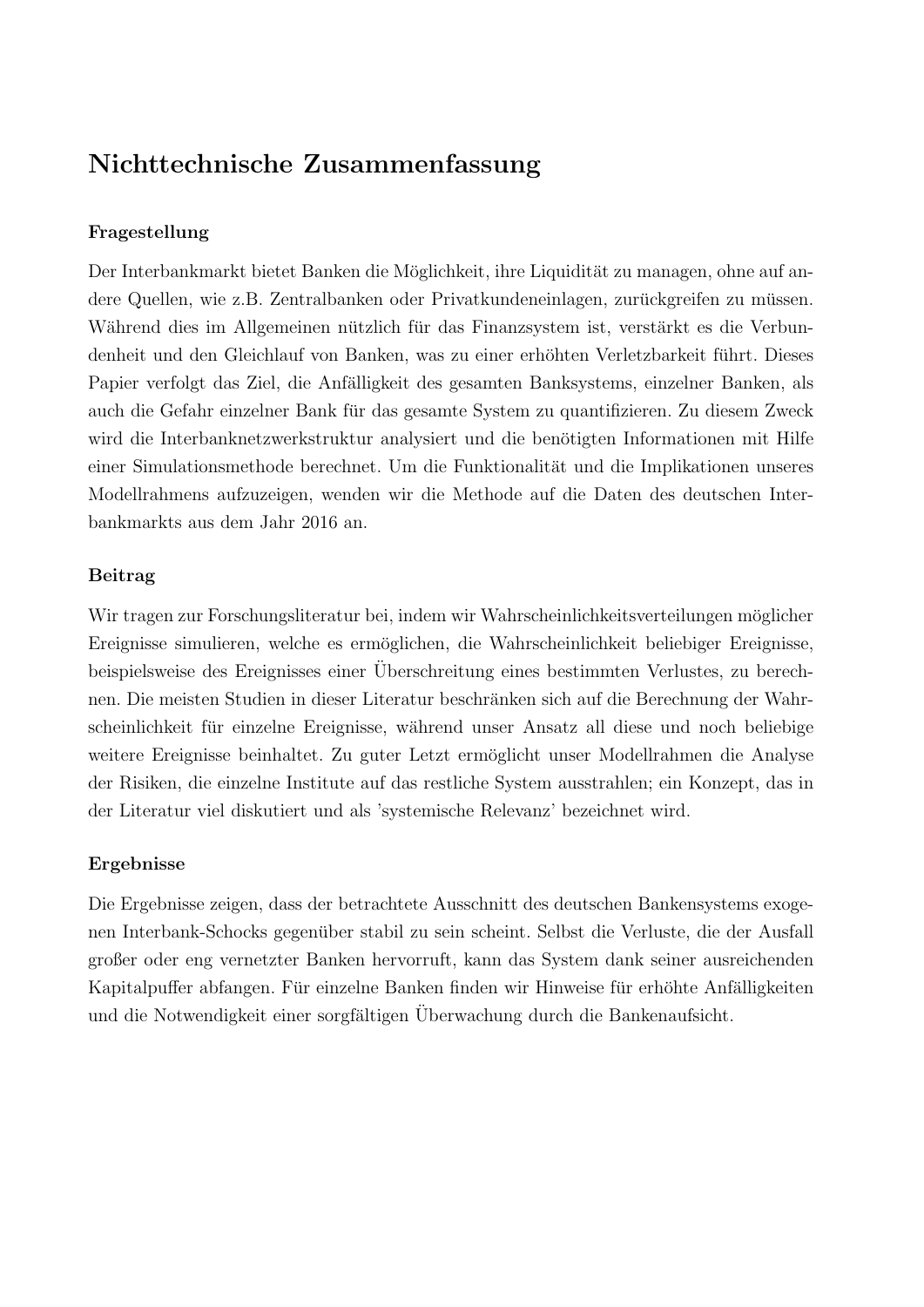# BUNDESBANK DISCUSSION PAPER NO 23/2020

# Interbank Risk Assessment – A Simulation Approach<sup>∗</sup>

Maximilian Jager University of Mannheim

Thomas Siemsen Johannes Vilsmeier European Central Bank

#### Abstract

We introduce a novel simulation-based network approach, which provides full-fledged distributions of potential interbank losses. Based on those distributions we propose measures for (i) systemic importance of single banks, (ii) vulnerability of single banks, and (iii) vulnerability of the whole sector. The framework can be used for the calibration of macro-prudential capital charges, the assessment of systemic risks in the banking sector, and for the calculation of banks' interbank loss distributions in general. Our application to German regulatory data from End-2016 shows that the German interbank network was at that time in general resilient to the default of large banks, i.e. did not exhibit substantial contagion risk. Even though up to four contagion defaults could occur due to an exogenous shock, the system-wide 99.9% VaR barely exceeds 1.5% of banks' CET 1 capital. For single institutions, however, we found indications for elevated vulnerabilities and hence the need for a close supervision.

Keywords: Interbank contagion, credit risk, systemic risk, loss simulation

JEL classification: G17, G21, G28

<sup>∗</sup>Contact address: European Central Bank, Kaiserstrasse 29, 60314 Frankfurt am Main, Germany, email: *johannes.vilsmeier@ecb.europa.eu.* Discussion Papers represent the authors' personal opinions and do not necessarily reflect the views of the Deutsche Bundesbank or the Eurosystem.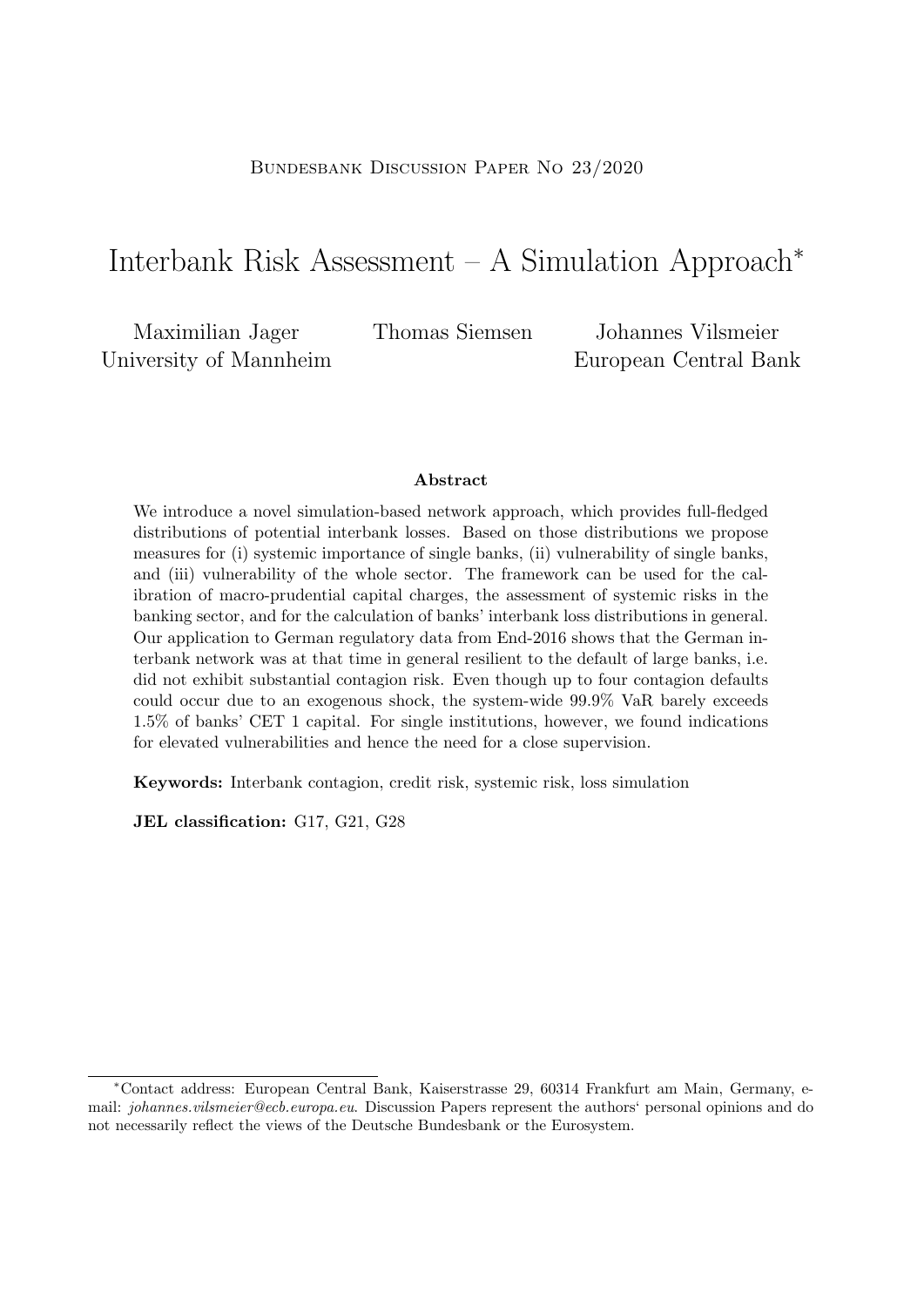# 1 Introduction

The Basel Committee on Banking Supervision outlines five central factors of systemic relevance of banks in its assessment methodology for global systemically important banks (G-SIBs): cross-jurisdictional activity, size, interconnectedness, substitutability, and complexity [\(Basel Committee on Banking Supervision,](#page-21-0) [2013\)](#page-21-0). Each of those components is deemed equally vital in judging a bank's importance for the global financial system. Three out of the five determinants can be assessed using straightforward indicators, namely size through total exposures, cross-jurisdictional activity through cross-jurisdictional balance sheet positions, and substitutability through contribution to (domestic) financial infrastructure, which comprises, e.g., the amount of assets under custody. The remaining two are harder to gauge since, by its nature, the importance of single elements in huge networks is hard to assess and the complexity of financial institutions is a rather abstract concept. Currently, the Basel Committee uses amounts of OTC derivatives, level-3 assets, and trading securities as proxies for the complexity of a financial institution. Moreover, interconnectedness is measured by intra-financial system balance sheet positions.

The latter approach, though easy to implement, falls short of accounting for the structure of the network. It is clearly not sufficient to look at the mere amount of, e.g., interbank lending; instead, one needs to investigate the specific linkages through which the liabilities spread through the system. A medium-sized bank may have a comparably low outstanding amount of interbank positions, but may at the same time serve as the primary lender for a considerable number of small(er) banks. Hence, the default of this medium-sized bank can have a higher system-wide impact than the default of a large bank with a high volume of interbank positions which is, however, evenly spread among a lot of other large and sound banks.

We propose a new method for measuring the systemic risk component which is due to interconnectedness to resolve the described problem of ignoring the network structure. Our simulation-based contagion approach uses information that is readily available to any supervisory authority, which is exactly the kind of institution for which this type of analysis is of use, since supervisors need to take a stance on the stability of their domestic banking system, as well as the systemic relevance of single institutions (e.g. when calibrating domestically systemic important bank (D-SIB) buffers).

Many studies are concerned with measuring contagion effects on the basis of the network structure in the (domestic) interbank lending market, e.g. for Austria [\(Elsinger, Lehar,](#page-21-1) [and Summer,](#page-21-1) [2006\)](#page-21-1), Belgium [\(Degryse and Nguyen,](#page-21-2) [2007\)](#page-21-2), the Netherlands [\(Lelyveld and](#page-21-3) [Liedorp,](#page-21-3) [2006\)](#page-21-3), Italy [\(Mistrulli,](#page-22-0) [2011\)](#page-22-0), the US [\(Furfine,](#page-21-4) [2003\)](#page-21-4), or even for the global market [\(Kanno,](#page-21-5) [2015\)](#page-21-5). For German data, which we will use in this paper, [Upper and Worms](#page-22-1)  $(2004)$ , [Memmel and Sachs](#page-22-2)  $(2013)$  and Fink, Krüger, Meller, and Wong  $(2016)$  can be named as references. Most of these studies rely on the sequential default algorithm as proposed by [Furfine](#page-21-4) [\(2003\)](#page-21-4) which allows to trace the network effects of single defaults. They use this algorithm to simulate the default of one bank after another to measure the impact every single bank has on the network. Our approach is more in the spirit of [Elsinger et al.](#page-21-1) [\(2006\)](#page-21-1), as we approximate all possible network events by simulation, i.e. also events where more than one bank defaults at the same time, which allows us to study the whole distribution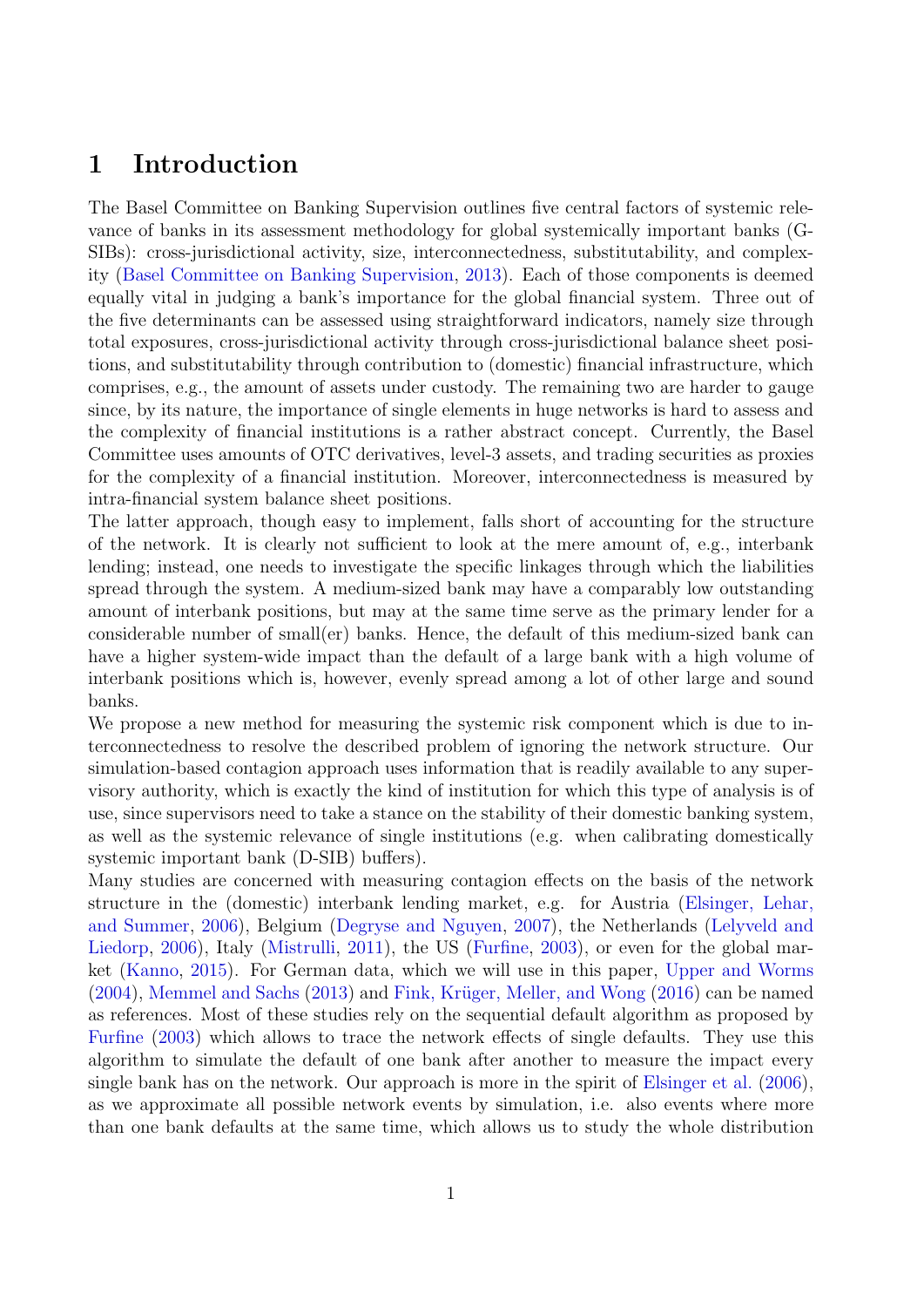of potential interbank losses for each institution.<sup>[1](#page-2-0)</sup> We go beyond the seminal analysis of [Elsinger et al.](#page-21-1) [\(2006\)](#page-21-1) by endogenizing the probability of default during the scenario simulation, i.e. we track not only the losses induced by the exogenous defaults but also the PD effect of off-writes that do not cause an immediate default of the affected bank. Closest to our analysis are those by [Drehmann and Tarashev](#page-21-7) [\(2013\)](#page-21-7) and [Fink et al.](#page-21-6) [\(2016\)](#page-21-6), although both only look at effects at the expected loss level while we provide the whole distribution of possible outcomes. Moreover, [Fink et al.](#page-21-6) [\(2016\)](#page-21-6) analyse the system by shocking banks' capital, respectively the risk-weights of banks' portfolios. These shocks are exogenously set and meant to simulate an economic downturn. Our analysis, however, focuses on the status quo of the German interbank market.

We are additionally embed in the strand of literature that is concerned with deriving systemic risk indicators and assessing the stability of financial networks. Recent and seminal contributions to the field are CoVaR [\(Adrian and Brunnermeier,](#page-21-8) [2016\)](#page-21-8), SRISK [\(Brown](#page-21-9)[lees and Engle,](#page-21-9) [2016\)](#page-21-9), [Acemoglu, Ozdaglar, and Tahbaz-Salehi](#page-21-10) [\(2015\)](#page-21-10), [Acharya, Pedersen,](#page-21-11) [Philippon, and Richardson](#page-21-11) [\(2017\)](#page-21-11) and [Hautsch, Schaumburg, and Schienle](#page-21-12) [\(2014\)](#page-21-12). The CoVaR is a reduced-form measure focusing on the tail-dependence of an institution's loss distribution. This ignores large parts of the stress dynamics, as it disregards the remainder of the respective distribution's probability mass. [Acemoglu et al.](#page-21-10) [\(2015\)](#page-21-10) develop a theoretical model that helps in understanding the importance of the network structure for systemic risk but that cannot, due to its stark theoretical assumptions, be implemented easily as a practical assessment tool. It is, however, of interest to compare our empirical results to the implications stated in [Acemoglu et al.](#page-21-10) [\(2015\)](#page-21-10). The approach by [Hautsch et al.](#page-21-12) [\(2014\)](#page-21-12) infers network interdependencies from public data. Their model, however, only captures systemic risk of single banks at the quantile level (e.g. contribution at the 95% VaR level), while our approach yields the whole distribution of potential losses for both single banks and the system, thus nesting the idea of [Hautsch et al.](#page-21-12) [\(2014\)](#page-21-12). [Acharya et al.](#page-21-11) [\(2017\)](#page-21-11) do not explicitly take into the account the structure of the network and neither does the SRISK, which is, moreover, market-based, making it subject to noise as well as to the standard critique of only capturing risk that has already materialized.[2](#page-2-0) Therefore, our methodology goes beyond these studies by deriving network-based measures for (i) systemic importance of single banks, (ii) vulnerability of single banks, and (iii) vulnerability of the whole sector, exclusively on the basis of regulatory data.

We therefore contribute to the literature in three ways: (i) we provide a comprehensive framework for regulatory authorities to supervise the systemic importance of single institutions as well as the vulnerabilities in their respective banking sector; (ii) we make use of a novel simulation-based approach to derive full-fledged distributions of potential interbank losses; (iii) we offer a tractable alternative to the G-SIB methodology for assessing the systemic importance of banks that can be used for G-SIB, D-SIB, and other systemically important banks (O-SIB) classifications.

We apply our model to the German interbank market data as of end-2016. We find that the German interbank market was at that time generally resilient to bank defaults with

<sup>&</sup>lt;sup>1</sup>For a review of simulation-based approaches in modeling contagion in interbank networks, see [Upper](#page-22-3) [\(2011\)](#page-22-3).

<sup>&</sup>lt;sup>2</sup>For a recent critical assessment of market-based tools, see, for example, Löffler and Raupach [\(2017\)](#page-22-4).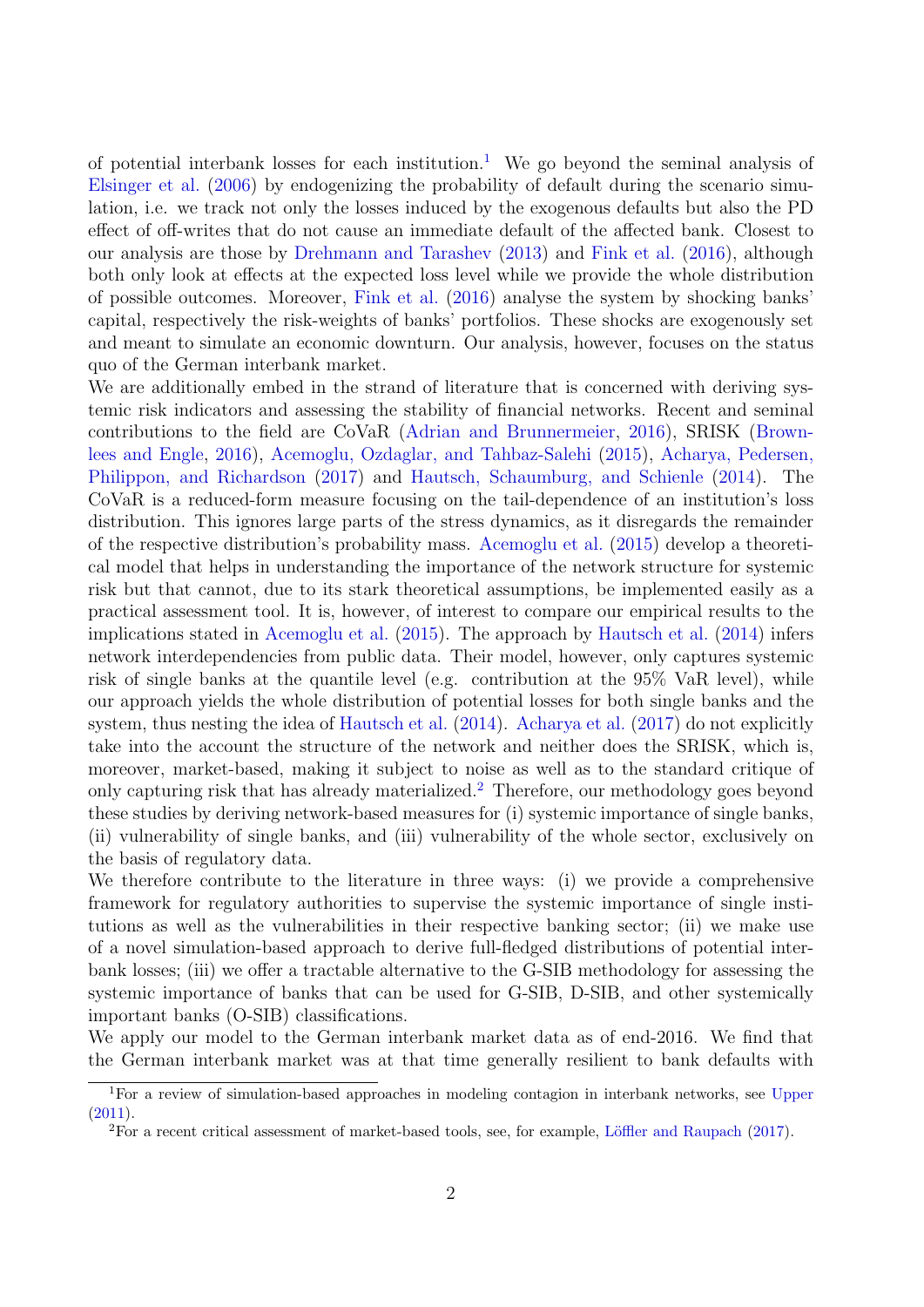a system-wide 99% (99.9%) Value at Risk of 789 (2,813) million euro, which corresponds to 0.4% (1.4%) of the common equity tier 1 capital of the examined banks. In general, regardless of the structural shock, no more than four contagion defaults were found.

For single institutions, however, we find substantial contagion risks, where the most vulnerable banks in our sample had 99.9% Values at Risk, equaling up to 19% (45%) of their (excess) capital. Hence, despite there being a stable system, supervisors need to carefully assess the situation of single institutions from a microprudential perspective to avoid an excessive exposure to interbank contagion risks.

Our systemic risk indicator has a correlation of 61% with the assessment of the systemic risk component due to interconnectedness proposed by the Basel Committee, which considers the volume of interbank balance sheet positions only. Thus, even though a larger exposure is clearly positively related to a larger systemic risk contribution, there is obviously more to the picture, which can only be covered by taking into account the structure of the network. Finally, we show the importance of obtaining unconditional fully-fledged interbank loss distributions as opposed to scenario-specific losses by highlighting non-linearities of interbank losses at distributions' tails. Our distributional approach allows to evaluate the dependence of our risk measures to the chosen confidence level and thereby extends our scope beyond that of comparable exercises undertaken in the literature.

The remainder of the paper is structured as follows: Section [2](#page-7-0) depicts the methodology of the simulation-based approach, Section [3](#page-10-0) introduces the data set and its peculiarities, Section [4](#page-12-0) describes the results. Lastly, Section [5](#page-20-0) contains concluding remarks.

# <span id="page-7-0"></span>2 Methodology

In this section we will describe our simulation mechanism, with the main structure being summarized in Figure [1.](#page-8-0) Before we can simulate default scenarios in our network, we first have to initialize a PD for every bank. For this purpose we use the profit and loss history of each bank and its current level of common equity tier 1 capital. We define default as a situation where the CET 1 ratio drops below an exogenous threshold  $\theta$ . Hence, each bank's excess capital is defined as  $EC_i = (CET1_i - \theta \cdot RWA_i)$ . We fit a generalized skewed t-distribution onto the profit history by maximum likelihood technique, i.e.

<span id="page-7-1"></span>
$$
maxL(\mu, \sigma, \lambda, p, q|PL_i) = \frac{p}{2v\sigma q^{1/p}B(\frac{1}{p}, q)(\frac{|PL_i - \mu + m|^p}{q(v\sigma)^p(\lambda sign(PL_i - \mu + m) + 1)^p} + 1)^{\frac{1}{p} + q}}
$$
(1)

where  $PL_i$  refers to the profit/loss history of the bank  $i$ .<sup>[3](#page-2-0)</sup> We use the cumulative distribution function to obtain the probability of having a loss equal to or larger than the bank's excess

<sup>3</sup>The generalized skewed t-distribution, which was first introduced by [Theodossiou](#page-22-5) [\(1998\)](#page-22-5), enjoys great popularity among practitioners in risk management. Its advantage over a standard t-distribution are that one can individually control the first four moments via the parameters  $\mu$ ,  $\sigma$ ,  $\lambda$ ,  $p$ ,  $q$ , which enables a very flexible way of modelling financial data, which is often strongly leptokurtic and left-skewed. Since these properties also apply to the profit loss time series, which we feed in the maximum likelihood estimation, the usage of the generalized skewed t-distribution seems justified.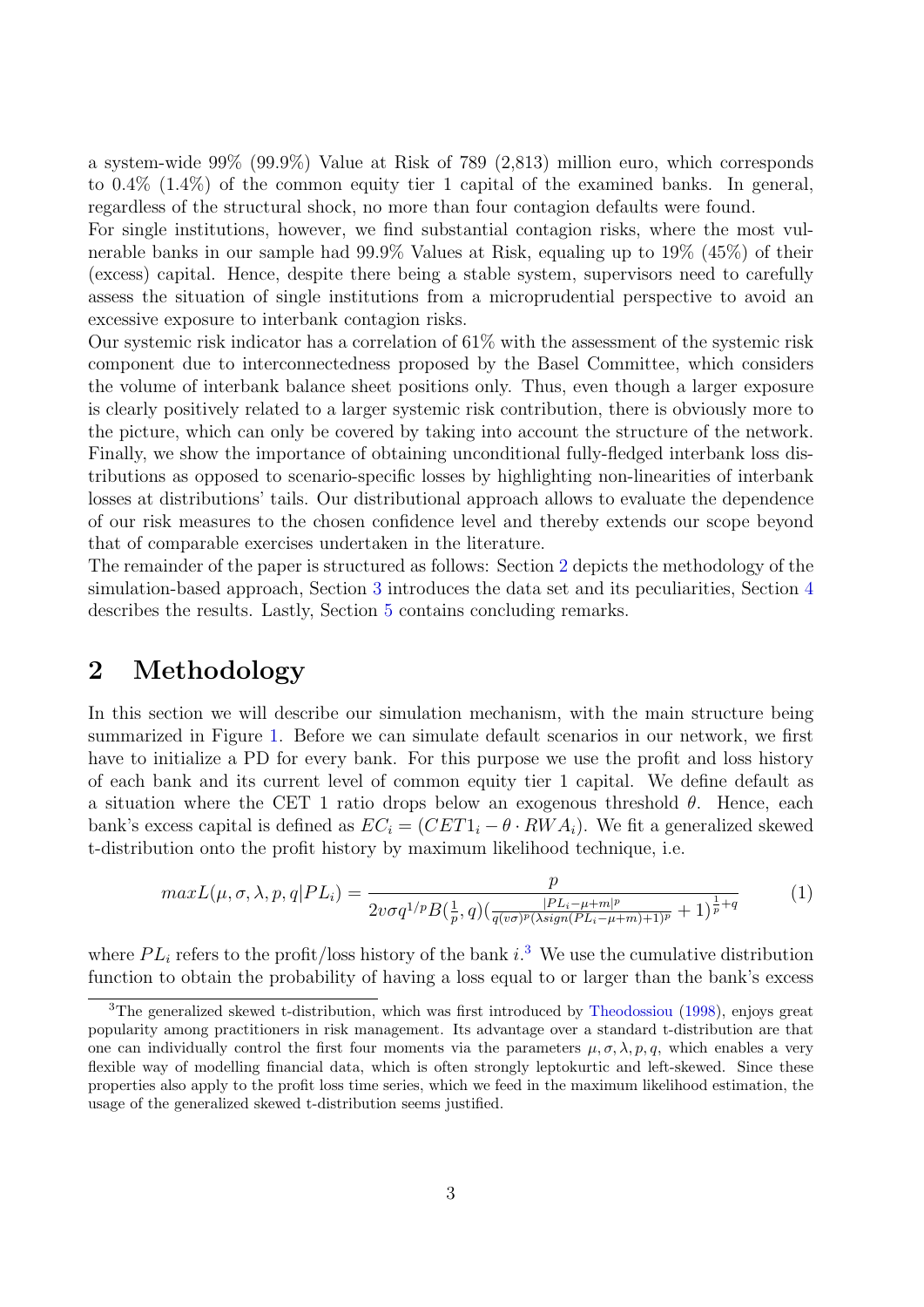capital, which we define as the probability of default:

<span id="page-8-1"></span>
$$
PD = F_i(-EC_i),\tag{2}
$$

where  $F_i$  is the cumulative distribution function for the skewed t-distribution of bank i with the parameters obtained by equation [1.](#page-7-1) In alignment with the European standard for counterparty risk evaluation as set out in CRR 160(1), we floor the PDs at 3 bps to avoid underestimating PDs due to the backward-looking nature of the estimation. The German interbank profit and loss history was hardly, if at all, influenced by contagion effects in the past, since almost no defaults of major banks occurred. We therefore label the PDs which we obtain by this approach as the "structural PDs", as they indicate how likely a bank will default due to any exogenous shock that is orthogonal to contagion effects. In contrast, we label the PDs that we obtain after the network simulation as the "contagion-augmented PDs", as they account not only for exogenous shocks but also for the endogenous networkcontagion effects. The difference between those PDs indicates how much a bank is exposed to contagion risk.

> <span id="page-8-0"></span>Starting in round  $t=0$ 1. Initialize  $PD_{i,t}$  for each bank  $i \in \{1, 2, ..., K\}$  using equations 2.1 and 2.2 2. Draw outcomes<sub>i,n</sub> for each bank i from  $Bern(PD_{i,t})$  to generate N scenarios 3. For each  $n \in \{1, 2, ..., N\}$ : 3.1. If  $outcome_{j,n} = "default" \rightarrow IBloss_{i,j} = IBexposure_{i,j} \ \forall i$ 3.2. Each  $CET1_i$  reduces by  $\sum_{j=1}^{K}IBloss_{i,j}$ 3.3. If  $\frac{CET1_i}{RWA_i} < \theta$  for at least one  $i \to \text{set} PD_{i,t+1} = 1$ 3.4. If  $\sum_{i=1}^{K} \sum_{j=1}^{K} IBIoss_{i,j} = 0 \rightarrow$  terminate algorithm for this n 3.5. Set  $t = t + 1$  and repeat steps 1, 2, and 3, with  $PD_{i,t}$  in step 2 being the difference between  $PD_{i,t-1}$  and  $PD_{i,t}$

Figure 1: Baseline Contagion Algorithm

After obtaining the PDs, we simulate N sets of outcomes for which we can analyze the repercussions throughout the network. Each of the  $N$  sets consists of a vector that summarizes the binary events for each bank. These events are drawn individually from the Bernoulli distribution  $Bern(p)$ , with p being equal to the respective PD of each bank. We thus have N scenarios, where in every scenario we observe a number of defaults between  $0$  and  $K$ , where  $K$  is the number of banks in the sample. For each of those scenarios, we then track the losses *(IBloss)* that are induced by interbank exposure *(IBexposure)* which has to be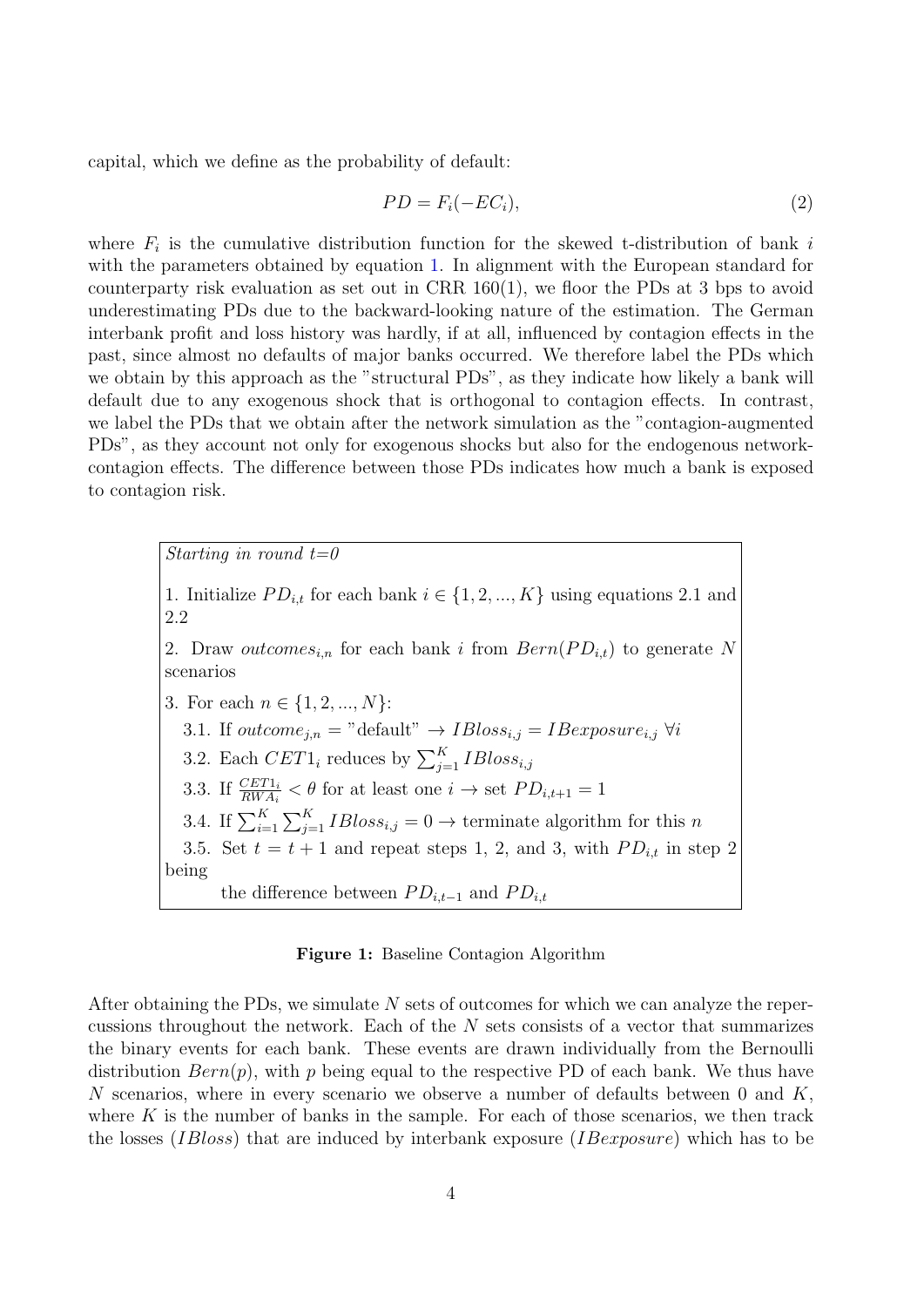written off due to defaults of debtors. Because of this so-called first round effect, the equity of each bank is reduced by the losses it suffered and so, in turn, is the excess capital.<sup>[4](#page-2-0)</sup> Hence, a new PD for each bank has to be calculated via equation [2.](#page-8-1) In the upcoming rounds, which no longer consider banks that have already defaulted, new scenarios are generated using the difference between the PD of the last finished round and the current round. This means only the increase in the PDs caused by contagion and the defaults this potentially provokes are studied in the higher rounds. The algorithm stops without analyzing further rounds if no more defaults/losses occur.

After running the simulation, one can quantify the "contagion-augmented" PD for each bank by

$$
PD = PD_0 + \frac{1}{N} \sum_{n=1}^{N} \sum_{t=1}^{T} \left( \prod_{j=0}^{t-1} (1 - \Delta PD_j) \right) \Delta PD_t,
$$
\n(3)

where  $PD_i$  is the PD of round i during the simulation, making  $PD_0$  the initial "structural" PD and  $PD_1$  the probability of defaulting in round 1 after surviving the structural shock in round 0, and  $\Delta PD_t = PD_t - PD_{t-1}$  with special case  $\Delta PD_0 = PD_0$ .

To assess the vulnerability one can, moreover, take a look at the simulated loss distribution for each bank, which reads

$$
\hat{CDF}_{Loss}^i = \hat{P}^i (Loss \le x) = \frac{1}{N} \sum_{j=1}^{N} \sum_{k=1}^{K} \mathbb{1} \{IBloss_{i,k}^j \le x \},\tag{4}
$$

where  $IBloss_{i,k}^j$  is the interbank loss realized for bank i due to default of bank k in simulation run j.

Beyond the single bank level, we provide the possibility to evaluate the vulnerability of the whole system. For this purpose, we can quantify the system-wide risk as the Value at Risk or Expected Shortfall at a given confidence level by using the aggregate loss distribution of all banks. That is, the VaR can be computed as:

$$
\hat{CDF}_{Loss} = \hat{P}(Loss \le x) = \frac{1}{N} \sum_{j=1}^{N} \sum_{k=1}^{K} \mathbb{1} \{ \sum_{i=1}^{K} IBloss_{i,k}^{j} \le x \}
$$
(5)

$$
VaR_{full}^{\alpha} = \hat{CDF}_{Loss}^{-1}(\alpha) \tag{6}
$$

To analyze whether the system-wide vulnerabilities are driven by single banks or are instead widely spread across a large set of banks, we calculate for every bank the share of its Value at Risk in the sum of Value at Risks across the system:

$$
VS_i^{\alpha} = \frac{VaR_i^{\alpha}}{\sum\limits_{j=1}^{N} VaR_j^{\alpha}},\tag{7}
$$

<sup>4</sup> In the baseline analysis we assume the RWA to be fixed across the simulation.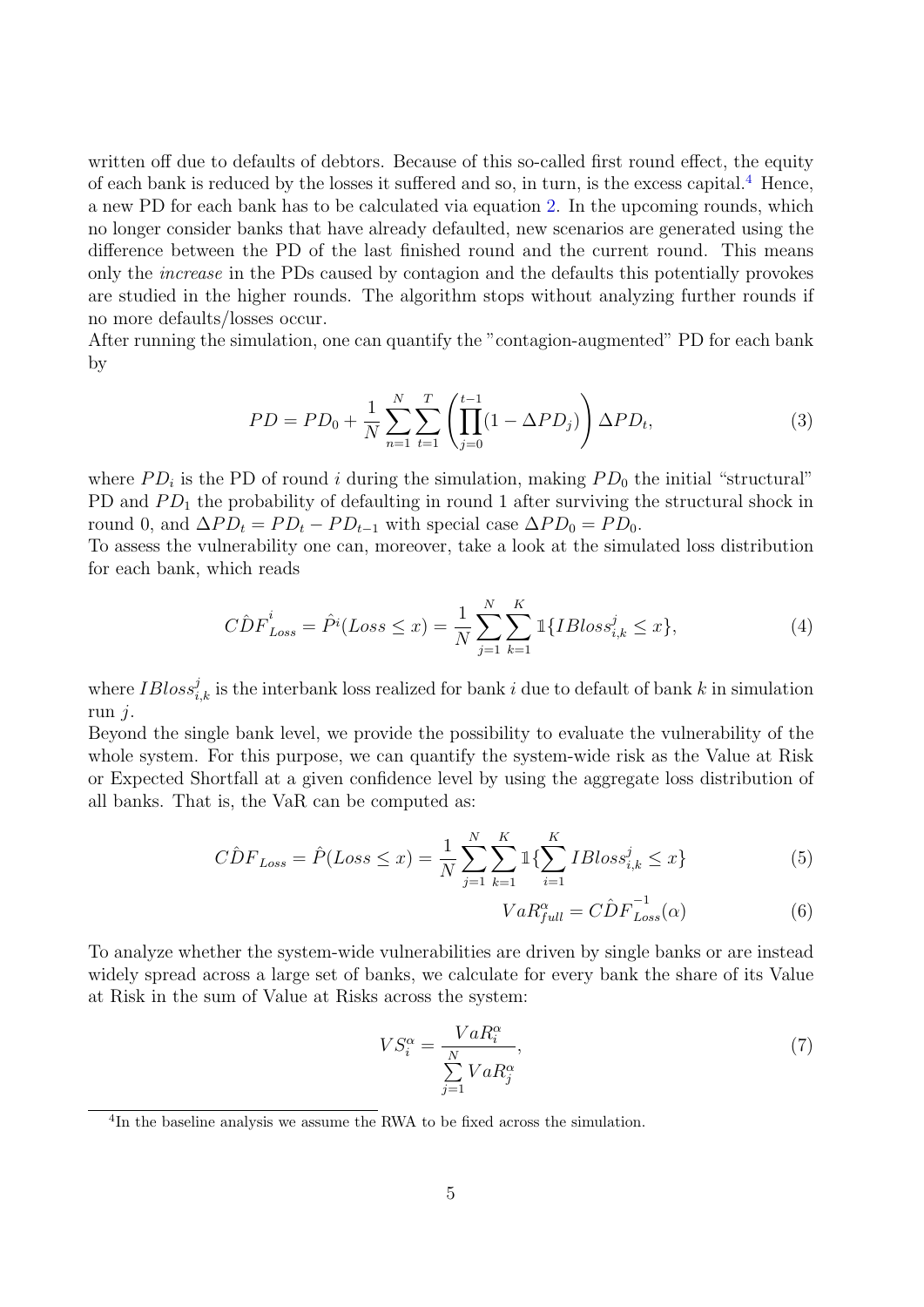where  $VS_i^{\alpha}$  corresponds to the vulnerability share of bank i at the  $\alpha$  level.

Beyond this simple metric, we can quantify the systemic risk caused by single banks by re-running the whole procedure outlined above  $K$  times, dropping one bank at a time. This allows us to decompose moments of the interbank loss distribution obtained in a run with all K banks onto the sub-runs with  $K - 1$  banks to quantify the contribution of a respective bank to the system-wide losses.<sup>[5](#page-2-0)</sup> In rigorous terms:

$$
SI_i^{\alpha} = \frac{VaR_{full}^{\alpha} - VaR_{-i}^{\alpha}}{VaR_{full}^{\alpha}},\tag{8}
$$

with  $SI_i^{\alpha}$  being the systemic importance of bank i at confidence level  $\alpha$ ,  $VaR_{full}^{\alpha}$  being the system-wide Value at Risk at level  $\alpha$  for the run with all banks, and  $VaR_{-i}^{\alpha}$  the same Value at Risk for the sub-run without bank i.

Let us emphasize that even though we call the variable Value at Risk, our approach is not limited to looking at tail events. By using different  $\alpha$  values, one can assess the vulnerabilities and risks at any given level. This is an important feature, as some banks may contribute strongly to the "normal" state of the network while they contribute far less to possible tail events, and vice versa.

# <span id="page-10-0"></span>3 Data

We apply the framework to the German interbank market. The German banking sector consists of a large number of highly heterogeneous banks in terms of both size and business models. Of the about 1,700 credit institutions, 21 banks are labeled as systemically important. The remainder mostly consists of small and medium sized banks (so-called less significant institutions), which mostly pursue a plain vanilla savings-and-loans business model and have only limited interbank exposures. To derive the matrix of interbank exposures, we use the Bundesbank's Credit Register, which contains loan-level data for any exposures larger than  $\epsilon$ 1.0 million at a quarterly frequency. While the floor on loan size is likely to filter out large shares of the retail business, we believe the constraint to be less binding for interbank loans. We use the data as of 2016Q4. Table [1](#page-11-0) summarizes descriptive statistics for interbank exposures derived from the Credit Register. In the baseline scenario – to economize on computation time – we constrain our analysis to the interbank network of the 50 banks with the largest interbank exposure, which cover  $85\%$  of the interbank exposure in the market.<sup>[6](#page-2-0)</sup> Figure [2](#page-12-1) shows a showcase snapshot of the constrained interbank network. The network can be described by a standard core-fringe relationship: it features a core of a few, highly interconnected banks and a fringe that relies on interbank loans from core banks, without

<sup>&</sup>lt;sup>5</sup>Even though the underlying mechanism differs strongly, the conceptual idea is close to the Systemic Expected Shortfall (SES) by Acharya et al. (2017).

<sup>&</sup>lt;sup>6</sup>Given the binary nature of the default variable, there are  $2^{K}$  possible outcomes, where K is the number of banks considered. Therefore, the number of outcomes that have to be simulated to sufficiently approximate the actual distribution of possible outcomes rises exponentially with the number of banks. In order to assess the appropriate number of simulated outcomes, we gradually increased the number of  $N$  keeping  $K$  fixed and stopped at the point where the interbank loss distribution converged, i.e. did not change further for a higher N. The number obtained by this approach for  $K = 50$  is  $N = 950,000$ .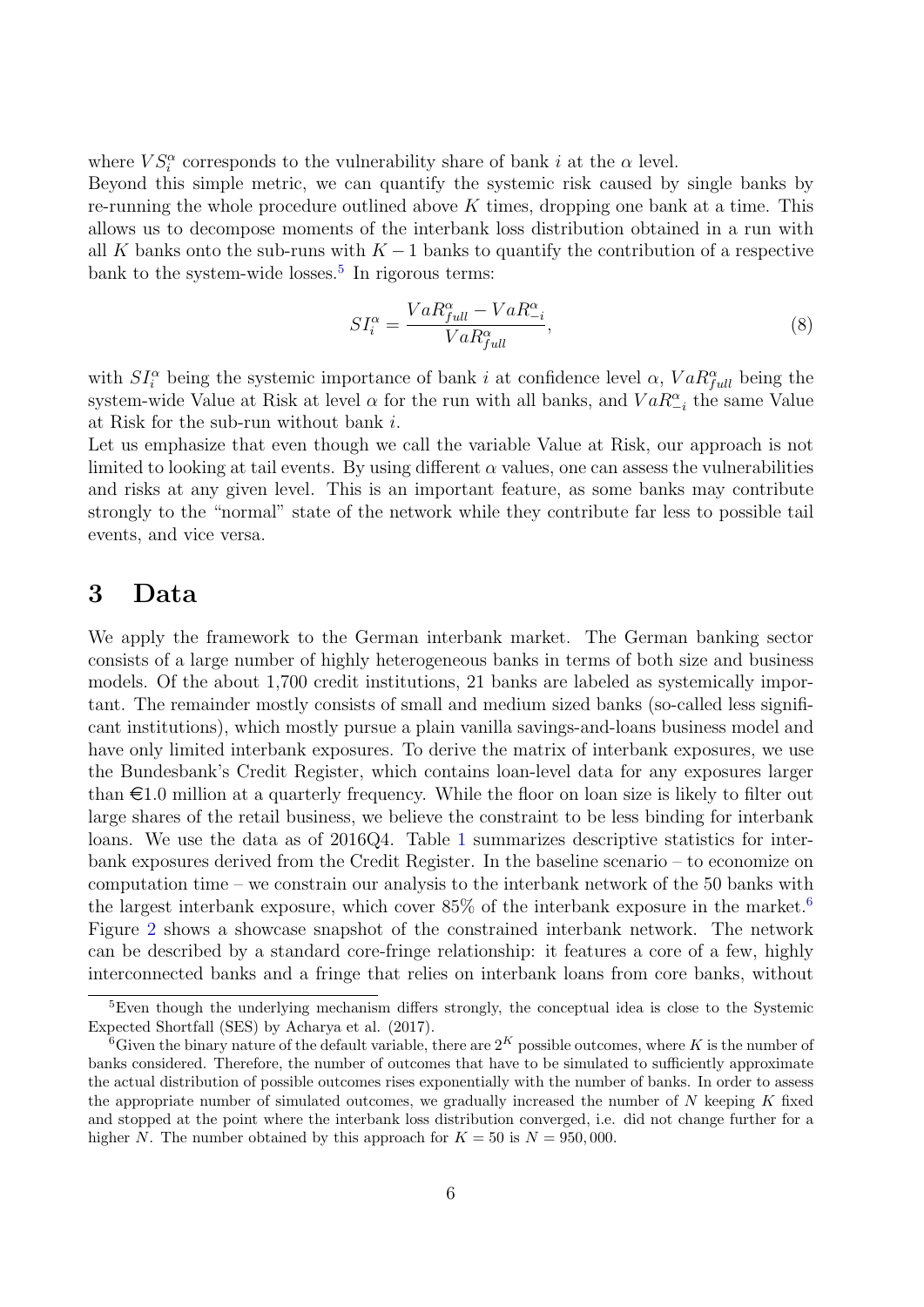supplying loans themselves.

Bank-specific starting values for common equity tier 1 capital, capital ratios and riskweighted assets are taken from the 2016Q4 Common Reporting Framework (COREP). The history of profit and losses, used to calculated implied probability of default, is taken from the annual banking statistics for the years 1992 to 2016 at the bank level.

<span id="page-11-0"></span>

|                                       |     |       |     | Mean 25\% Quantile 50\% Quantile 75\% Quantile |      |
|---------------------------------------|-----|-------|-----|------------------------------------------------|------|
| Interbank loan size (mln $\epsilon$ ) |     | 170.7 | 1.0 | 10.9                                           | 67.7 |
| No. of loans per lender               |     | 28    | 9   | 12                                             | 45   |
| No. of loans per borrower             |     | 2.4   |     |                                                | 2    |
|                                       |     |       |     |                                                |      |
| No. of interbank loans                | 924 |       |     |                                                |      |
| No. of lenders                        | 33  |       |     |                                                |      |
| No. of borrowers                      | 382 |       |     |                                                |      |

Table 1: Interbank loans data - Descriptive statistics

Notes: Interbank loans data taken from the Bundesbank's Credit Register as of 2016Q4.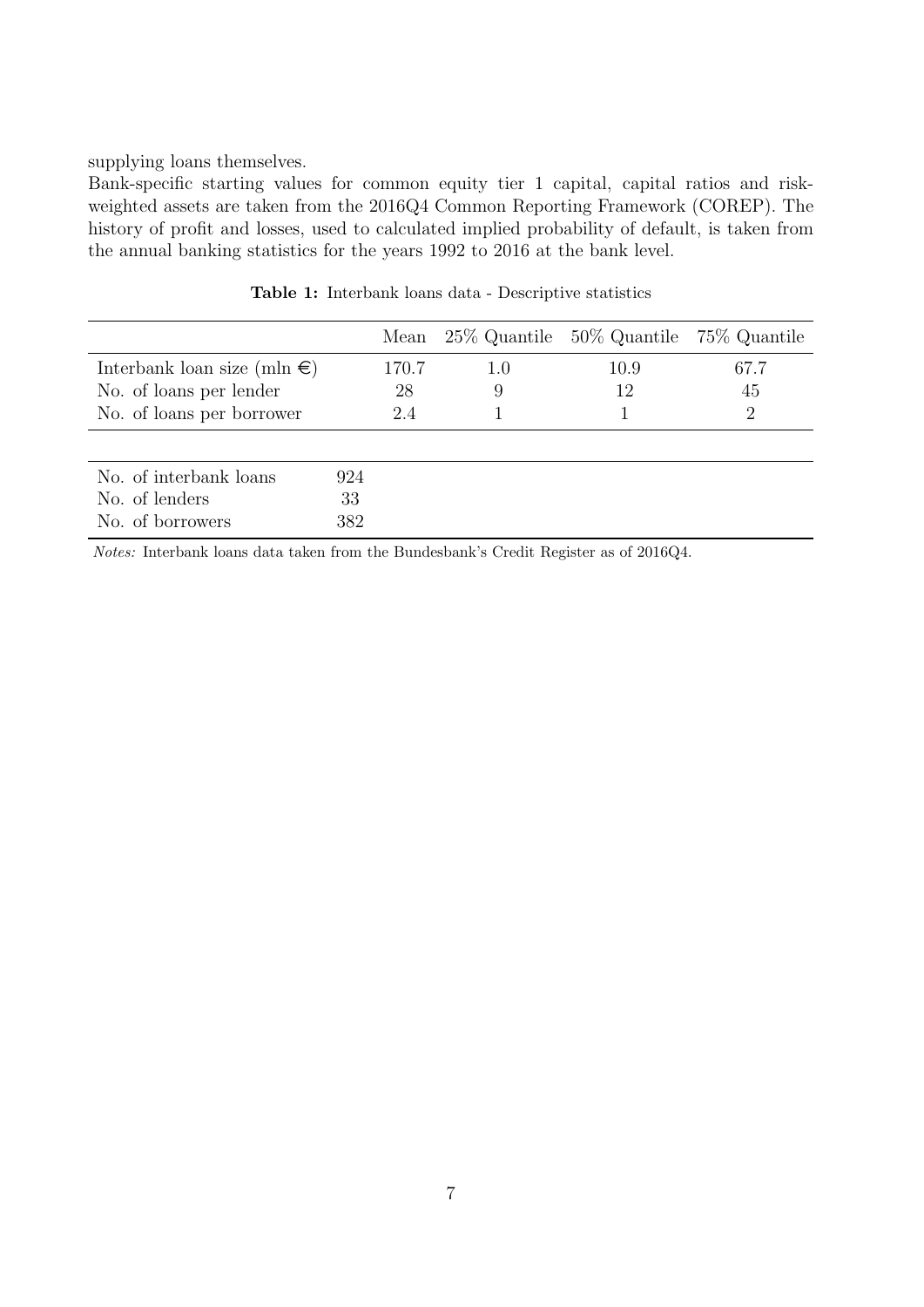<span id="page-12-1"></span>

Notes: The color of the link indicates the size of the interbank exposure relative to borrower's assets.

Figure 2: Snapshot from constrained interbank network

# <span id="page-12-0"></span>4 Results

The following section summarizes the results obtained by running our model for the subsample of the  $K = 50$  banks with the highest interbank exposure. The presentation is split into the three concepts of (i) single-bank vulnerability, (ii) system-wide vulnerability, and (iii) single bank systemic risk contribution. Due to the confidential nature of the data, the results are mostly presented in an aggregated manner so as to ensure that banks cannot be identified through the results. For the baseline analysis we set  $\theta = 0.085$ .<sup>[7](#page-2-0)</sup>

# 4.1 Single-bank vulnerability

For an impression of the vulnerabilities that single banks face, Figure [3](#page-14-0) shows the distribution of the interbank losses normalized by equity averaged over the banks in our sample. The

<sup>7</sup>We arrive at 8.5% by considering both Pillar 1 and Pillar 2 requirements as well as the capital conservation buffers.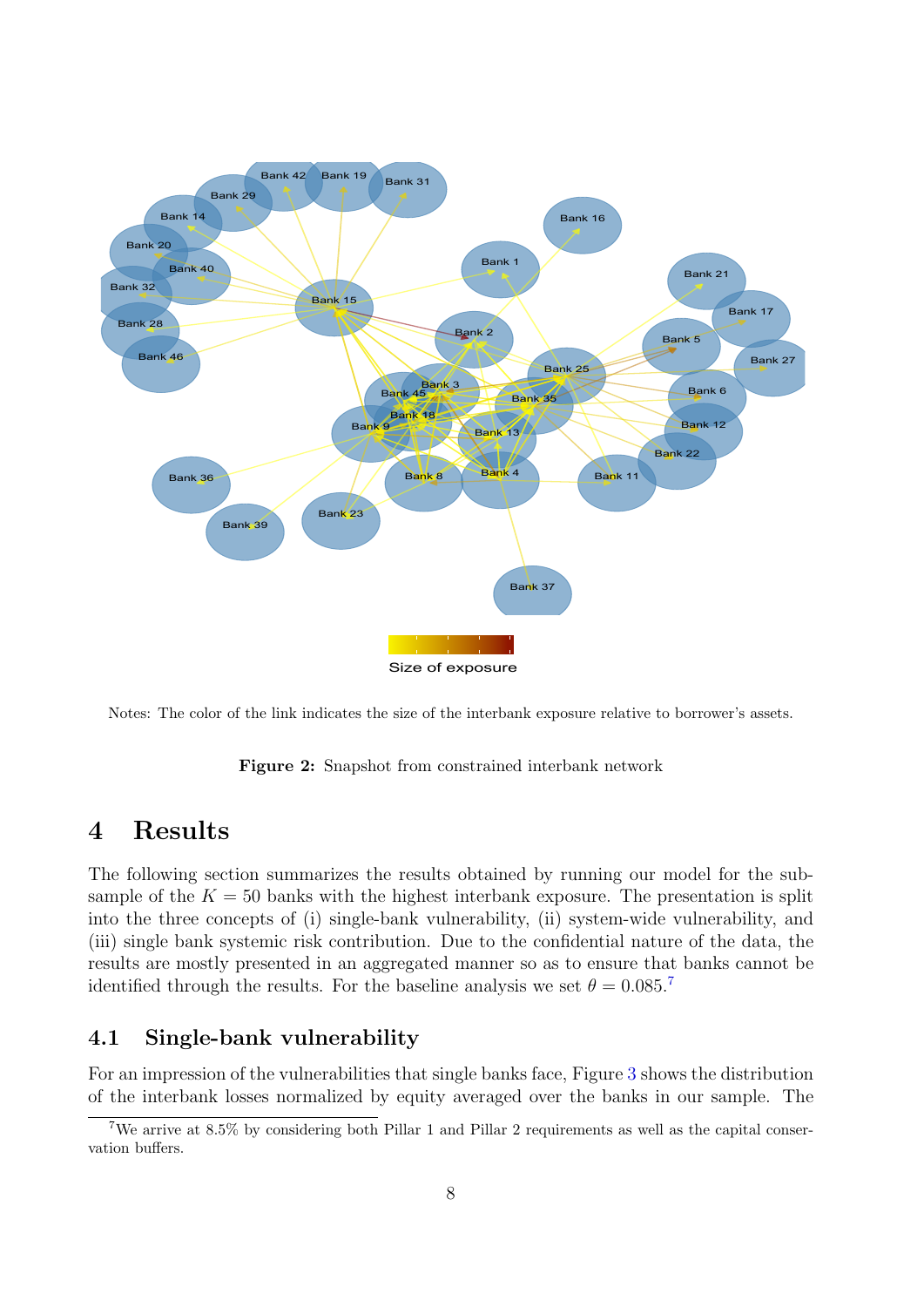vulnerabilities appear mild, with a substantial probability for the average bank of 3.9% of losing between 1% and 2% of its equity, but with only a 0.34% probability of losing more than 2% of equity due to contagion effects. Thus, on average, German banks appeared not particularly vulnerable to contagion risk as of end-2016.

To obtain a broader picture, we next take a look at the loss distributions for banks at different percentiles across our sample. That is, we rank the banks by the average loss they suffer during the contagion simulations and present the results for the banks that are below the  $\gamma$ -percentile in this ranking in Figure [4.](#page-14-1)

This inspection reveals a strong heterogeneity across banks. While banks below the 25% quantile hardly suffer any economically meaningful losses, the probability of such losses rises sharply at the median and even more so at the 75% and 90% quantile. To be more precise, the probability of obtaining a loss higher than 5% of the disposable equity rises from 0.15% over 0.74% and 1.43% to 2.43% along the quantiles.

Since this suggests that specific institutions had a very strong exposure to contagion risk, we investigate the 99.9% Value at Risk of banks divided by their CET1 capital. Quantiles of these values (excluding zeros, as for some banks the risk of obtaining losses larger than 0 is extremely small) can be seen in Table [2.](#page-15-0) A considerable set of banks would lose between 6.5% and 8.9% of their capital if the 99.9% VaR materialized, whereas the most vulnerable banks would even lose more than 12.2%. These values may give rise to concern, as one has to keep in mind that this would be the effect of the interbank contagion only. Suffering a shock that causes contagious spillovers would most likely induce further losses via the non-MFI loan channel, the asset channel, and others, making the respective bank strongly vulnerable. Next, we take a look at the "contagion-augmented" PDs and examine how much they differ from the "structural" PD. Generally, the "contagion augmented" PDs are not substantially higher than the "structural" PDs with growth rates of between  $0.02\%$  and  $0.7\%$  and a mean rise of 0.1 bp. This is related to the fact that the PD only reacts to the most extreme tail events, with losses exceeding 100% of the excess capital, which are extremely rare cases (cf. Table [2\)](#page-15-0).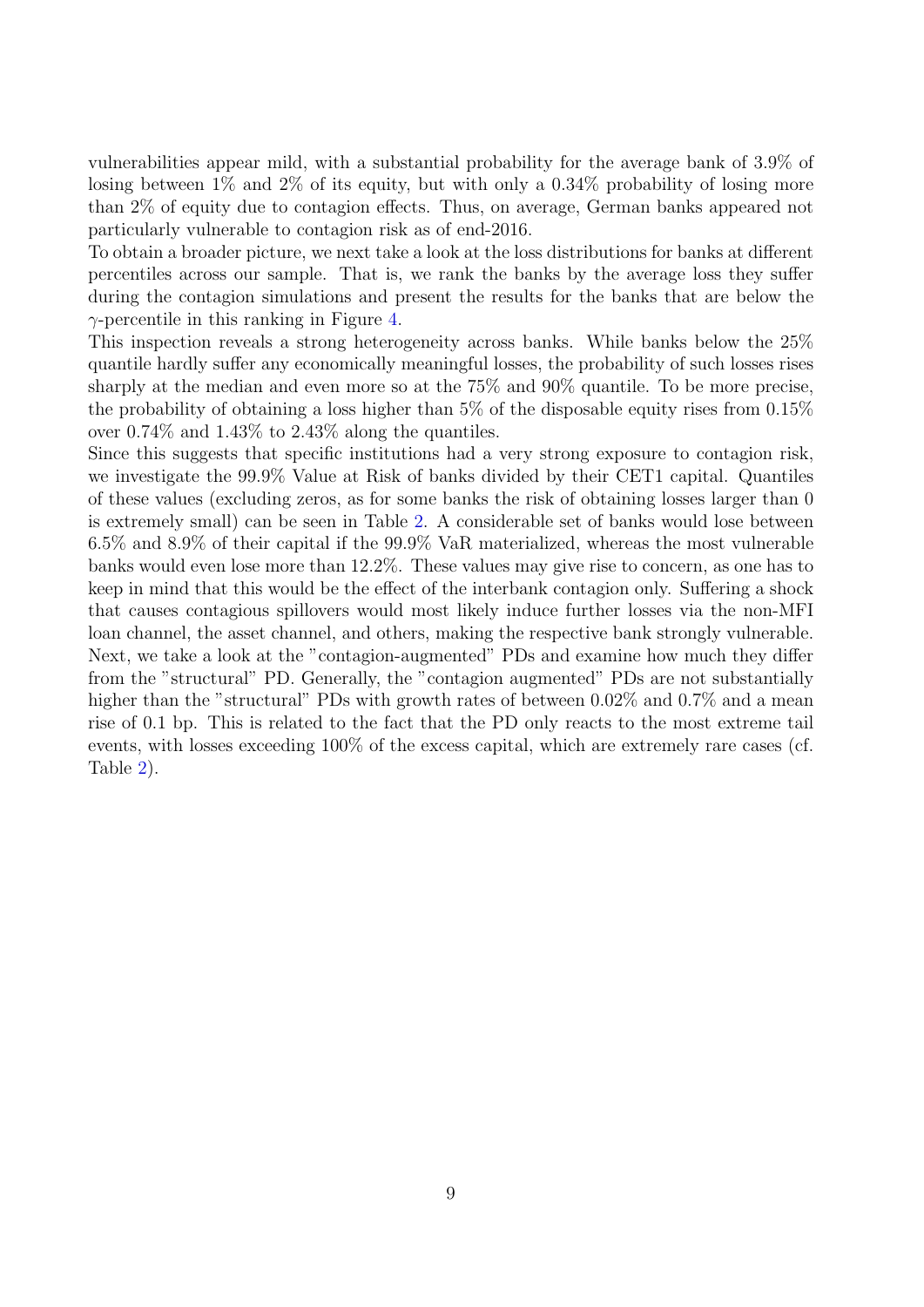<span id="page-14-0"></span>

Figure 3: Simulated interbank loss distribution of average bank - normalized by equity

<span id="page-14-1"></span>

Figure 4: Simulated interbank loss distributions divided by equity at different percentiles across the bank sample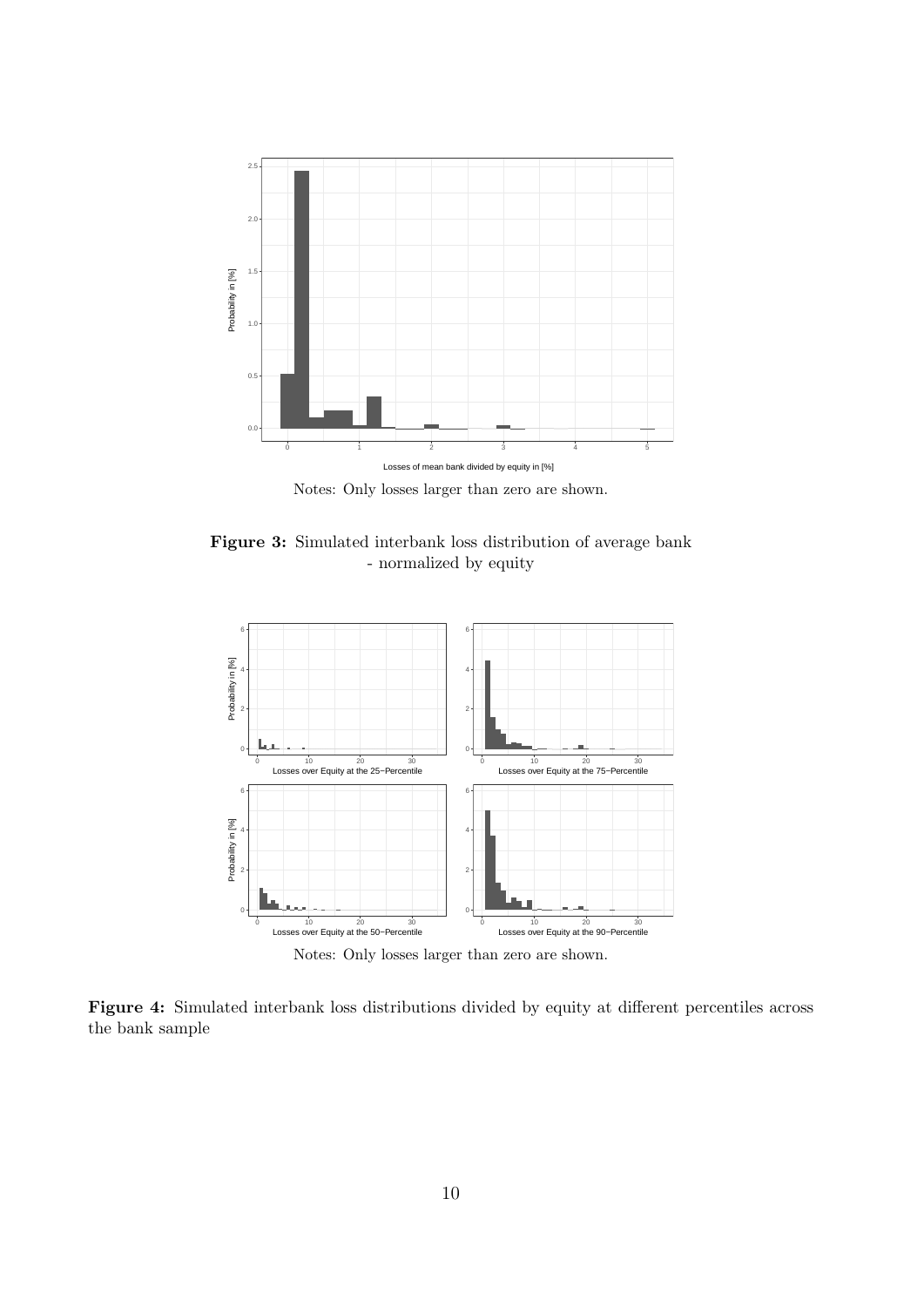Table 2: Quantiles for Value at Risk

<span id="page-15-0"></span>

| Quantile $10\%$      | $25\%$ | $50\%$ | 75% | $-90\%$                                       |
|----------------------|--------|--------|-----|-----------------------------------------------|
| $VaR^{99.9}$<br>CET1 |        |        |     | $1.92\%$ $3.30\%$ $6.48\%$ $8.86\%$ $12.18\%$ |

Note: Only banks with Value at Risk larger than zero are considered.

# 4.2 System-wide vulnerability

Similar to the metrics above, we will look at the system-wide loss distribution, the systemwide  $\alpha$ -Value at Risk, and the system-wide  $\alpha$ -Value at Risk standardized by the available capital of the banking sector. Figure [5](#page-16-0) shows the distribution of the system-wide losses standardized by equity, revealing a similar picture to that of the mean bank. The probability of having a loss larger than 0 but smaller than  $1\%$  of available capital amounts to 3.4%, while the probability of obtaining a loss larger than that is around 0.42%, respectively.

The Values at Risk for the system on the 99% and 99.9% level are 789 million and 2,813 million euro, respectively. This represents  $0.40\%$   $(0.83\%)$  and  $1.43\%$   $(2.97\%)$  of the system's (excess capital), respectively.

Moreover, regardless of the structural shock scenario, the number of contagion defaults in the simulation run never exceeds four. It can therefore be concluded that the system appears resilient to contagion risk. Even a severe tail event would not induce a loss of more than 3% of the excess capital available to banks to cover the losses. Lastly, an inspection of the vulnerability shares of each bank at the 99.9% level shows that there are 12 banks whose  $VS_i^{99.9\%}$  exceeds 3%. Hence, a wide range of banks adds to the system-wide vulnerability which is, in turn, not clustered at a single institution. An overview of the quantiles of vulnerability shares across banks can be found in Table [3.](#page-15-1)

<span id="page-15-1"></span>Table 3: Quantiles for banks' share in system-wide vulnerability

| Quantile $10\%$ $25\%$ $50\%$ |  | 75% | $-90\%$                                       |
|-------------------------------|--|-----|-----------------------------------------------|
| $VS_i^{99.9}$                 |  |     | $1.34\%$ $2.06\%$ $4.00\%$ $7.58\%$ $10.54\%$ |

Notes: Only banks with Value at Risk larger than zero are considered.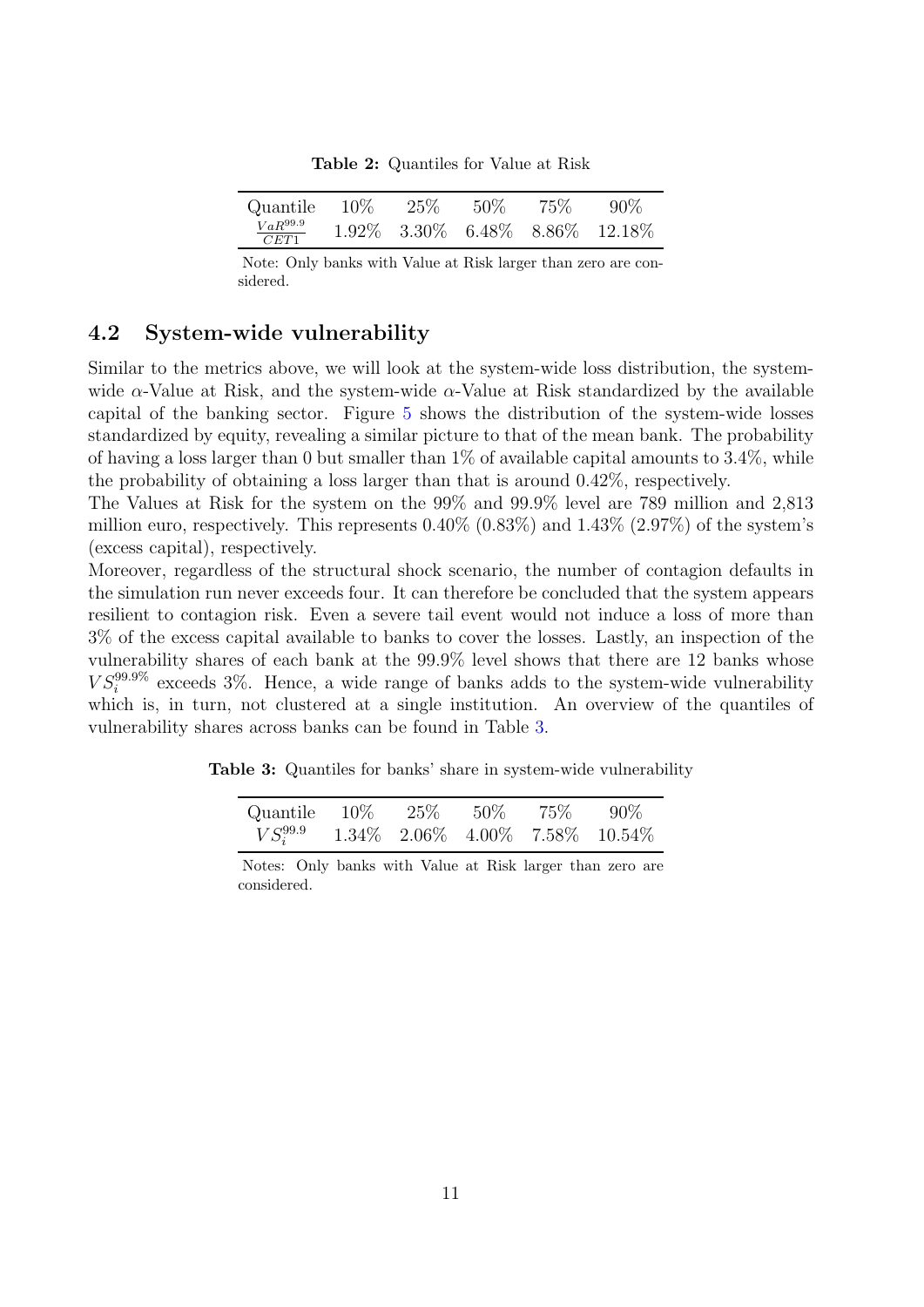<span id="page-16-0"></span>

Notes: Only losses larger than zero are shown.

Figure 5: Simulated interbank loss distribution of whole system - normalized by equity

# 4.3 Single bank systemic risk contribution

We now review the results of the main part of the analysis, which is the assessment of the systemic risk contribution, since we propose our tool as an alternative to the recommendations by the Basel Committee (BC from here on). Table [4](#page-17-0) shows the quantiles for systemic risk contribution of banks. The mean value of the  $SI^{99.9}_{i}$  of the banks with significant contributions is roughly 2.44%, meaning that an average bank in this sub-sample is responsible for around  $2.5\%$  of the system-wide risk.<sup>[8](#page-2-0)</sup> While banks' importance can rise up to  $20\%$ of the system-wide risk, one can see that the risk is rather well diversified in the German banking market, as there are 10 banks with contributions higher than 2.5% to the systemic risk. However, the three banks with the highest systemic risk contribution are responsible for around 40% of the system-wide contagion risk showing some signs of risk clustering.

To benchmark the assessment of the systemic risk contribution, we calculate (rank) correlations between our measure and the sum of interbank balance sheet positions (as proposed by the Basel Committee) as well as the sum of risk-weighted assets (as a natural benchmark, since larger banks usually emit larger risks). The (rank) correlation between our measure and that of the  $BC$  is 61.7% (56.74%) and the (rank) correlation between our measure and the sum of risk-weighted assets is  $79.8\%$  $79.8\%$  $79.8\%$  (51.1%).<sup>9</sup> This shows that even though a clear positive relationship exists between the volume of interbank balance sheet positions and systemic relevance for the network, the structure of the network is highly important. Disregarding the

<sup>&</sup>lt;sup>8</sup>Including all banks, this number shrinks to  $2\%$ .

<sup>&</sup>lt;sup>9</sup>These correlations were obtained using the  $SI_i^{99.9}$ . As can be seen in the following analysis of the tail behaviour of the loss distributions, these correlations could look different for other  $\alpha$ -levels. From a regulatory perspective, the 99.9-level seems representative, however.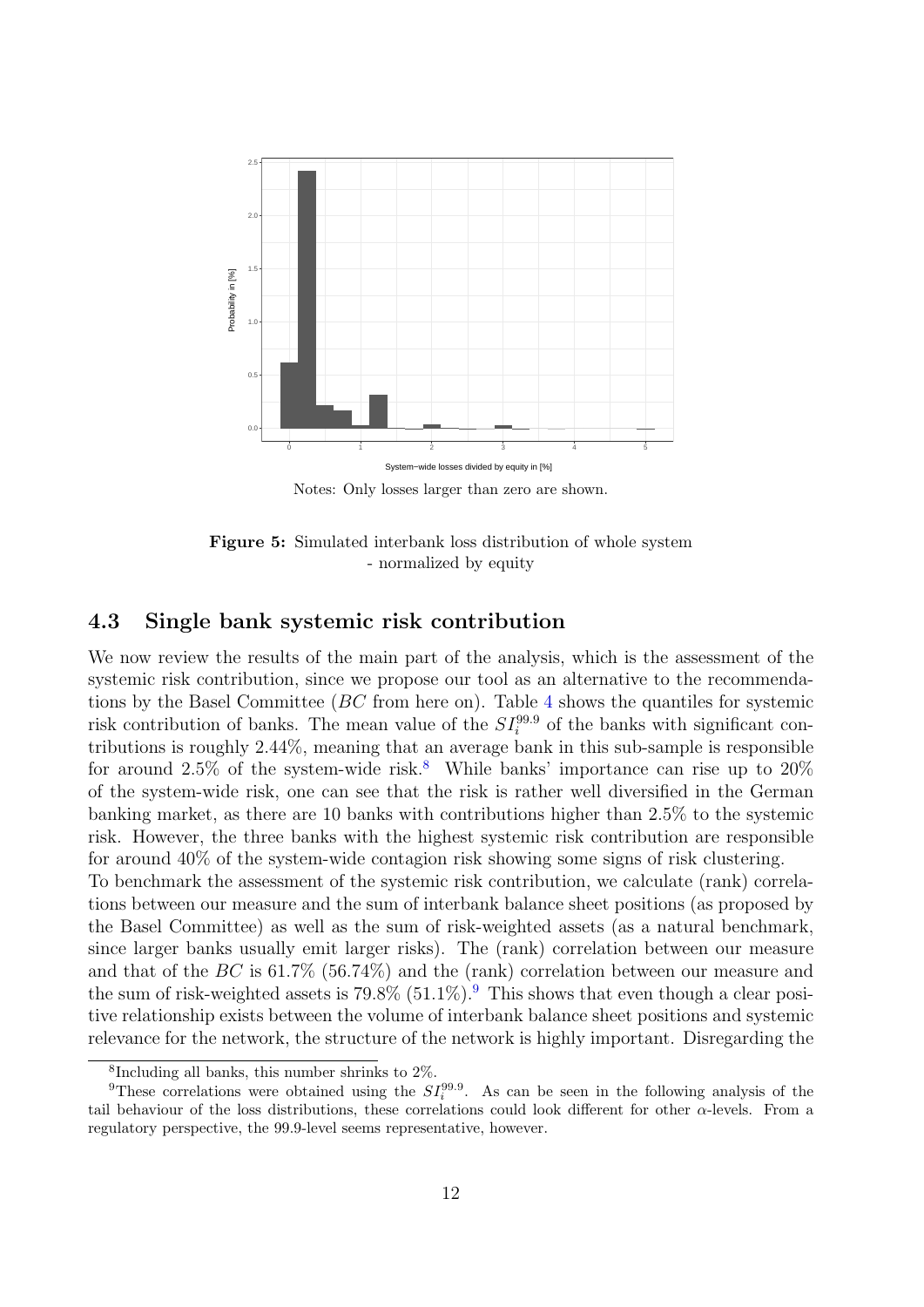structure as proposed by the Basel Committee can lead to serious misjudgments. To give an example of this, Figure [6](#page-17-1) shows the deviations of the ranks for our 50 banks obtained from ranking via  $SI_i^{99.9}$  and from ranking via the BC. These deviations can go in both directions and can be as high as 26 positions. Considering the size of the sample for the G-SIB exercise, the impact of such a mis-ranking can be substantial.

<span id="page-17-0"></span>These results emphasize the importance of taking the network structure into account when assessing systemic importance. Our approach provides a traceable method to measure network-structure-sensitive systemic importance relying solely on regulatory data.

<span id="page-17-1"></span>

|                | Quantile<br>$SI_i^{99.9}$ | $10\%$<br>$0\%$ | $25\%$<br>$0.78\%$ | $50\%$ | 75%<br>$0.92\%$ 1.16% | $90\%$<br>5.21% |
|----------------|---------------------------|-----------------|--------------------|--------|-----------------------|-----------------|
| Rank Deviation | 20<br>$\circ$<br>$-20$    |                 |                    |        |                       |                 |
|                |                           |                 |                    |        |                       |                 |

Table 4: Quantiles for banks' systemic risk contribution

Notes: Positive deviation means that the rank obtained via  $SI_i^{\alpha}$  is higher than the one obtained by the BC. A higher rank corresponds to lower risk.

**Figure 6:** Deviations between the ranking by  $SI_i^{\alpha}$  and the ranking by the BC

#### 4.4 Importance of fully-fledged distributions

To provide an insight into the importance of obtaining unconditional fully-fledged distribution as opposed to scenario-specific losses (as is common in the literature), the sensitivity of the results to the choice of  $\alpha$  are depicted in the following.

To this end, Table [5](#page-18-0) lists the respective quantiles for  $VaR^{\alpha}$ , the  $VS^{\alpha}$ , and the  $SI^{\alpha}$  for the  $\alpha$ levels of 95%, 99%, 99.9%, and 99.99%. When looking at the  $VaR$  levels, one can clearly see how the severity of the losses divided by equity sharply rises in a non-linear fashion along the  $\alpha$ -dimension. For example, the VaR for the most vulnerable banks rises from 0 over 2% and 12% up to 21% of their respective equity when increasing the  $\alpha$ . Thus, depending on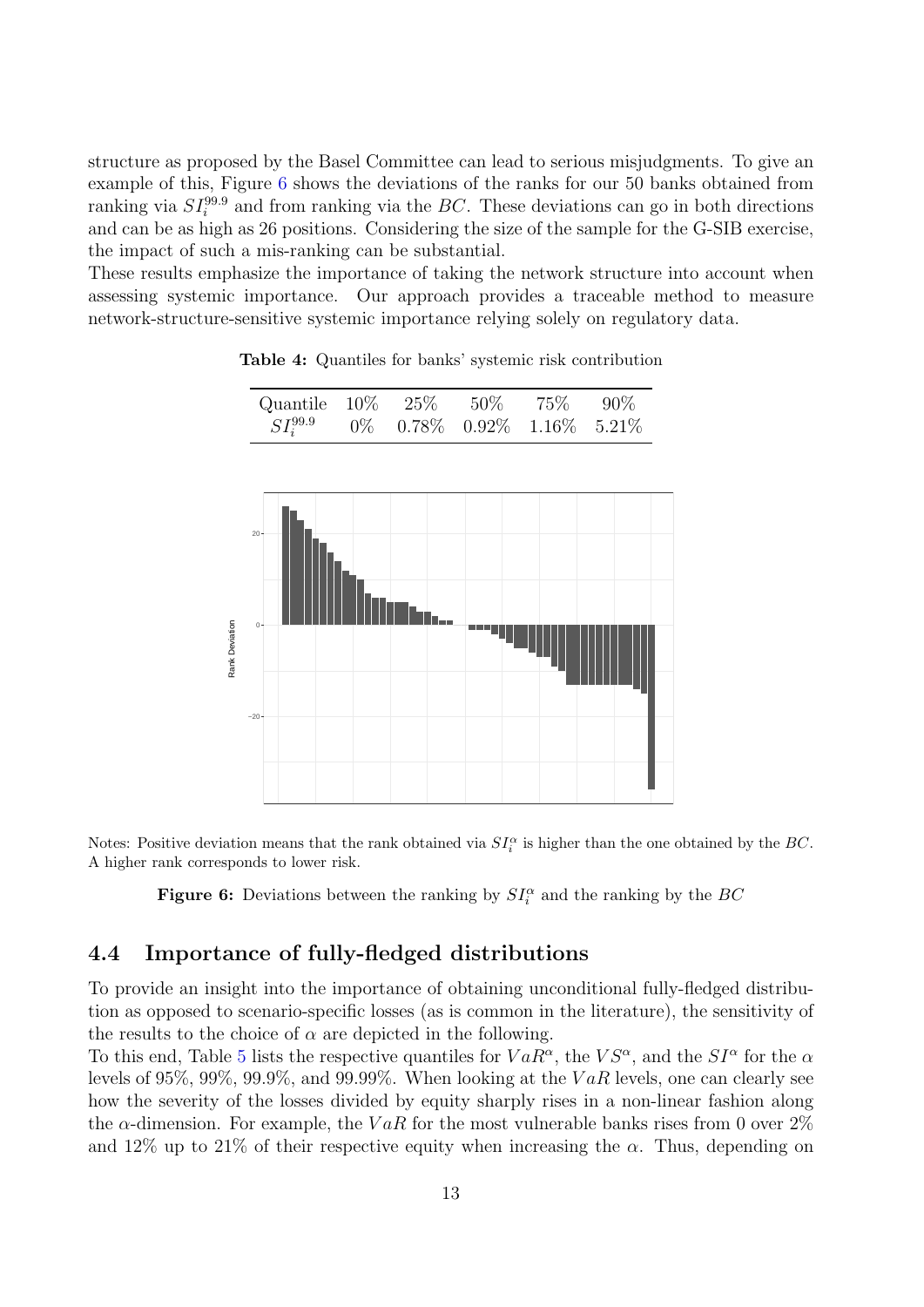the supervisor's desired confidence level, the risks can be seen as negligible (95%, 99%) or as severe (99.9%, 99.99%).

When looking at the shares of single banks' vulnerability in the system-wide vulnerability, the picture remains relatively stable across the  $\alpha$ -levels. The vulnerability share steadily increases from the low to the high percentiles, indicating a well-spread vulnerability share throughout the system. In fact, the vulnerabilities are more evenly spread at higher levels (99.9%, 99.99%) than at lower levels (99%).

Lastly, the systemic risk contribution of single banks, which already showed some clustering in the main analysis at the 99.9% level, reveals even stronger clustering at different confidence scales. Especially for  $\alpha = 99.99\%$ , the risk clustering is enormous, as below the median there is no risk contribution at all, at the 75% quantile there still is almost none contribution, and the 90% quantile has a contributional value of 5%, indicating that the remaining 95% of the systemic risk contribution are clustered at the very small subset of banks above the 90% quantile. This clearly highlights the importance of looking at the whole distribution, since certain figures and evaluations are strongly driven by the  $\alpha$  level of the assessment, and an encompassing analysis is only feasible by looking at the distributional behavior, especially at the tails.

Table 5: Quantiles for all metrics – different  $\alpha$  levels

<span id="page-18-0"></span>

| Quantile                        | 10%   | 25%   | 50%   | 75%      | 90%    |
|---------------------------------|-------|-------|-------|----------|--------|
| $VaR^{95}$<br>CET1              | $0\%$ | $0\%$ | $0\%$ | $0\%$    | $0\%$  |
| $\tilde{VaR}^{99}$<br>CET1      | 0.03% | 0.12% | 0.43% | $0.86\%$ | 1.99%  |
| $\overline{VaR}^{99.9}$<br>CET1 | 1.92% | 3.30% | 6.48% | 8.86%    | 12.18% |
| $\bar{VaR}^{99.99}$<br>CET1     | 4.80% | 7.48% | 9.21% | 16.05%   | 20.80% |
| $VS_i^{95}$                     | $0\%$ | $0\%$ | $0\%$ | $0\%$    | $0\%$  |
| $VS_i^{99}$                     | 0.17% | 2.36% | 7.96% | 14.20%   | 18.35% |
| $VS_i^{99.9}$                   | 1.34% | 2.06% | 4.00% | 7.58%    | 10.54% |
| $VS_i^{99.99}$                  | 0.74% | 1.60% | 4.00% | 7.86%    | 11.33% |
| $SI_i^{95}$                     | $0\%$ | $0\%$ | $0\%$ | $0\%$    | $0\%$  |
| $SI_i^{99}$                     | $0\%$ | $0\%$ | $0\%$ | $3.04\%$ | 5.60%  |
| $\mathit{SI}^{99.9}_i$          | $0\%$ | 0.78% | 0.92% | 1.16%    | 5.21%  |
| $SI^{99.99}_{i}$                | $0\%$ | $0\%$ | $0\%$ | $0.06\%$ | 5.03%  |

Notes: Only banks with Value at Risk larger than zero are considered for  $VaR$  and  $VS$ .

#### 4.5 Discussion

Our simulation setup gets by almost without any statistical or parametric assumptions; some economic assumptions are inherent, however. The baseline setup keeps the sum of RWAs for each bank constant across the simulation. If banks fail, however, the risk weight of assets may change and banks might be incentivized to rebalance their portfolio, both of which could have a significant impact on the RWA. It is, however, hard to predict, especially at the bank level, which direction and magnitude the effects will have, which is why we decide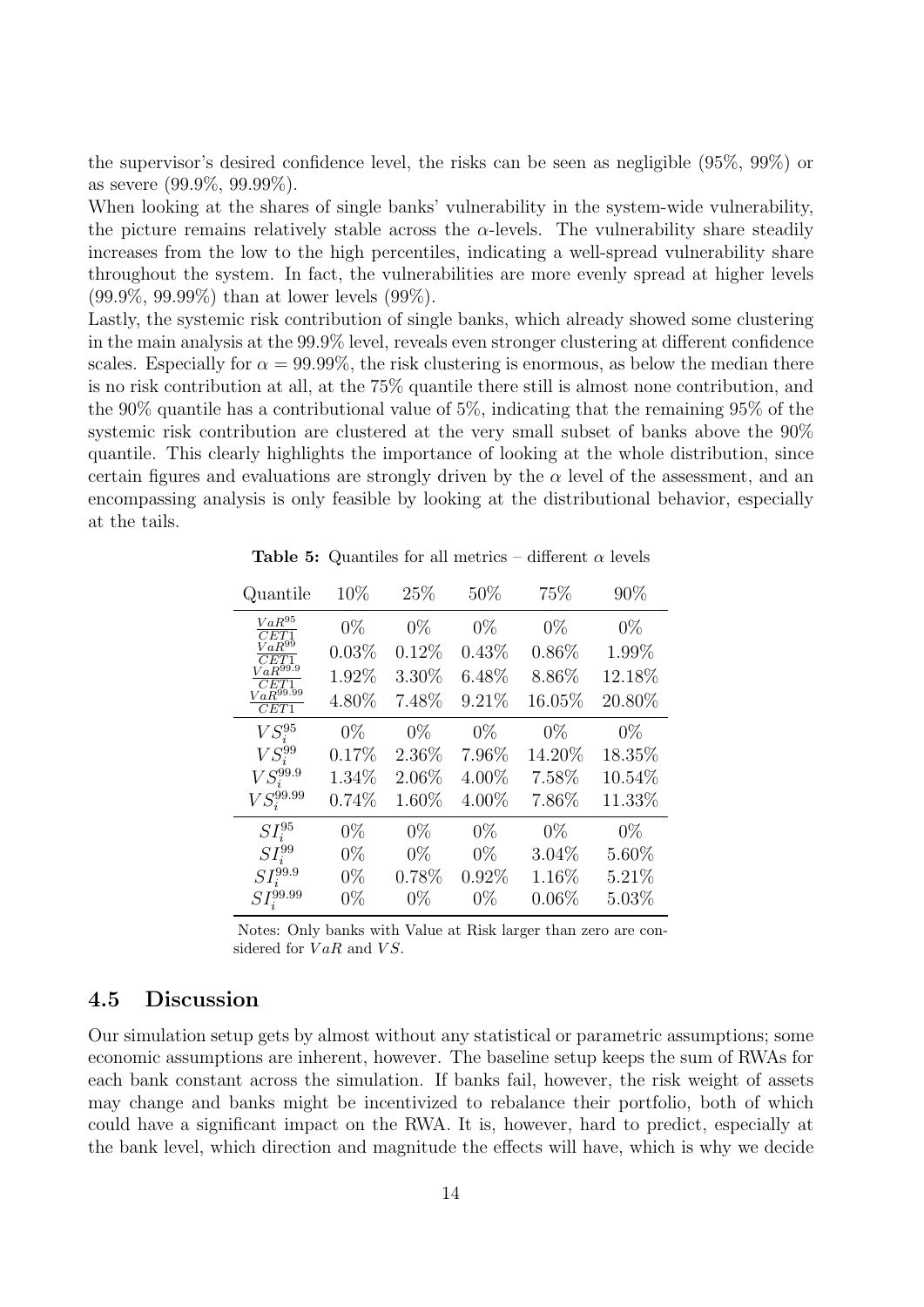to keep the RWA constant.<sup>[10](#page-2-0)</sup> Moreover, one could consider collateral, since in our data set 8.4% of the total interbank loan amount is collateralized. Taking this into account does not qualitatively affect the results and is not preferred, as the banks' own valuation of collateral appears doubtful in some cases in the data set. The full default threshold is, as many other (implicit) assumptions, set to be as conservative as possible with  $\theta = 8.5\%$  in the baseline scenario. Even though lowering this threshold has very little effect on the qualitative results, we prefer the 8.5% specification as it represents a point at which regulatory action for the particular bank seems inevitable, thus corresponding to a serious incision in banks' business despite not having formally defaulted.

Regarding the PD calculation, the assumption of a skewed t-distribution is backed by statistical tests showing the highest fit for the skewed t as compared to other standard distributions when applied to our profit/loss data. Moreover, the 3bp floor is based on regulatory standards and is binding for a majority of banks in the sample, which makes our scenario as conservative as possible (without compromising reasonability). A further possible amendment would be to assume that banks can still pay back parts of their loans even though they "defaulted", but this would again make the scenario less conservative.

Lastly, one has to keep in mind that we only observe interbank linkages within Germany even though, especially for large, internationally connected banks, exposure to foreign banks may make up a substantial part of their interbank loan portfolio. One might consider a factor that rescales the vulnerability and risk measures on the basis of the share of foreign interbank exposure, which would, however, be imprecise.

Our simulation of interbank loss scenarios has shown that the German interbank market appeared very resilient as of end-2016, with an evenly spread contribution to systemic risk among a considerably large set of banks, and only very few single institutions with vulnerabilities. Whereas this is a robust and unambiguous finding, it is important to discuss the scope of the conducted analysis. By construction, in our approach, which focuses on contagion risk, only banks that are lenders can actually reveal vulnerabilities by having borrowers who default or whose probability of default rises, which naturally limits us in making statements about banks that are borrowers only. It can, however, be the case that the default of a bank such as "Bank 15" in Figure [2](#page-12-1) can have severe consequences for the banks that are its borrowers as they may run into liquidity problems. Such a feature cannot be captured by our approach and is hard to gauge in general, even though the substitutability measure as proposed by the Basel Committee might serve as a possible way of implementing the importance of defaults on liquidity risk in the network.

Generally speaking, the focus of our tool is to provide a basic, comprehensible, and tractable way to assess contagion risks in a domestic banking sector. On the other hand, there are no limits whatsoever as to which additional features and/or risk classes can be added to the framework. The recent literature offers a vast list if possible amendments, such as modeling changes to the LGD [Memmel and Sachs](#page-22-2) [\(2013\)](#page-22-2), taking into account market risk [\(Elsinger](#page-21-1) [et al.,](#page-21-1) [2006\)](#page-21-1) or augmenting the model by market data [\(Hautsch et al.,](#page-21-12) [2014\)](#page-21-12). Furthermore, while we present a static analysis for the status quo in 2016  $Q4^{11}$  $Q4^{11}$  $Q4^{11}$ , one could also look at

 $10$ One possible way of modeling this can be found in [Fink et al.](#page-21-6) [\(2016\)](#page-21-6).

<sup>&</sup>lt;sup>11</sup> Recent evidence in the literature [\(Garcia-de Andoain, Heider, Hoerova, and Manganelli,](#page-21-13) [2016\)](#page-21-13) has shown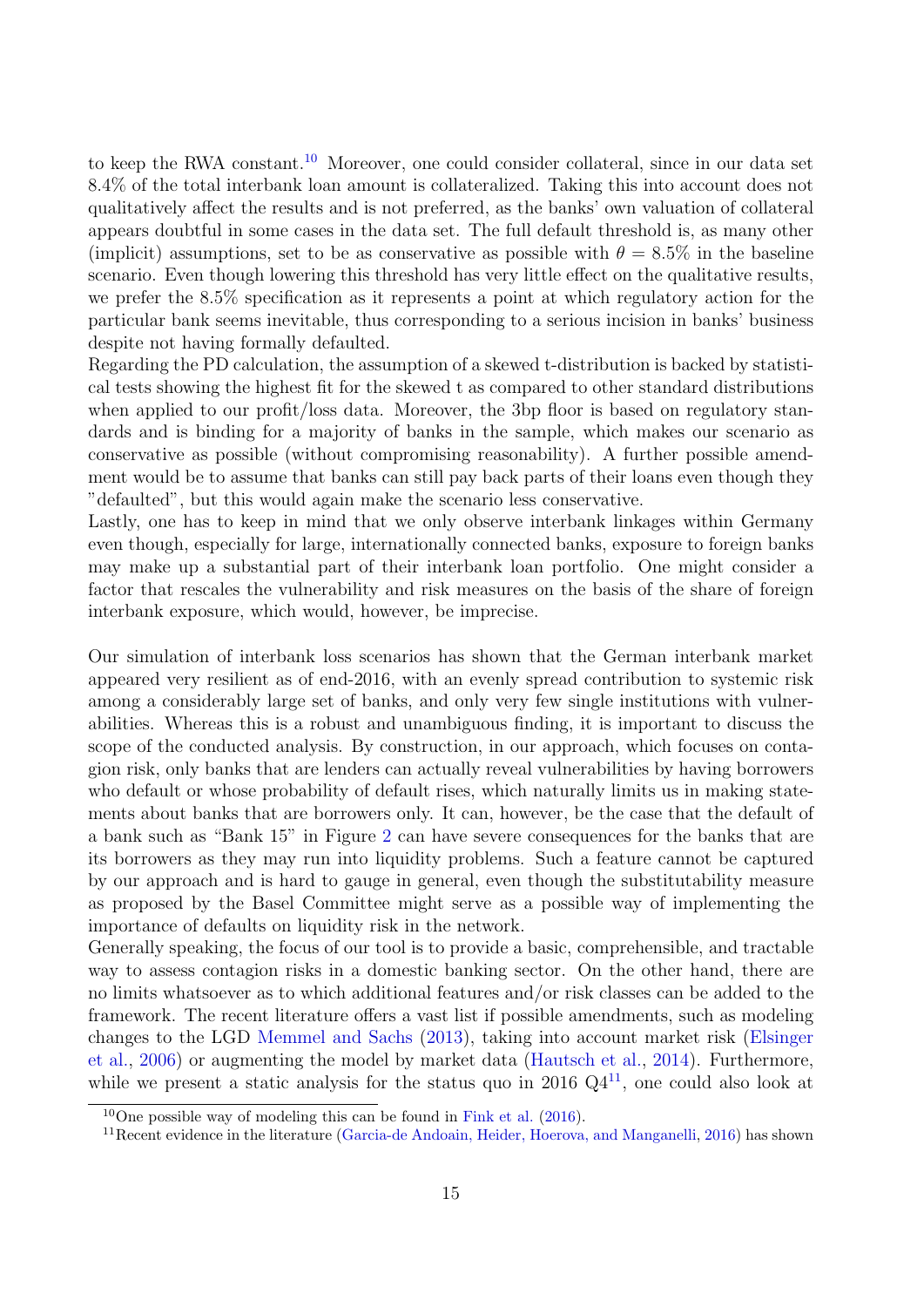the development of the results over time and/or study specific events, as is done in [Iyer and](#page-21-14) [Peydro](#page-21-14) [\(2011\)](#page-21-14).

All these features and risk classes naturally add to the overall picture of understanding vulnerabilities and systemic risk contributions of banks and are thus worth studying. Nevertheless, this paper focuses on providing a tool to supervisors and policy makers which helps them to easily assess contagion risks without disregarding the network structure. To facilitate applications, we will provide the code of our framework to supervisors upon request. The framework requires as inputs a interbank exposure matrix, CET1-ratios and history of profit and losses for all banks in the network, which is information available to most supervisors. The framework can be used to classify banks as (domestically) significant, to calibrate (D-)SIB buffers, or to obtain an adequate sum to equip a rescue fund with.

# <span id="page-20-0"></span>5 Conclusion

This study presents an assessment tool for interbank lending networks. The simulationbased framework allows to study (i) the vulnerabilities of single banks, (ii) the vulnerability of the banking sector as a whole, and (iii) the systemic risk contribution of single banks. The proposed method relies on very few assumptions and is thus very tractable and stable. Application to the German interbank market reveals that the market as a whole appeared resilient to shocks as of end-2016, as the potential contagion losses was almost negligible with the 99.9% system-wide Value at Risk being 2,813 million euro (i.e. 1.43 % of the available equity). Single institutions, however, seemed quite vulnerable to domestic interbank shocks with a 99.9% Value at Risk of up to 19% of their equity. The systemic risk was made up of significant contributions of a set of approximately 10 banks, hence showing that the risk was well diversified in the banking system, even though some clustering can be observed at the very top, as three banks are responsible for 40% of the system-wide contagion risk. When comparing our approach, which explicitly takes into account the structure of the network, with the interconnectedness measure as proposed by the Basel Committee, which simply looks at the magnitude of banks' interbank balance sheet positions, we find that the deviations can be substantial. Ranking the banks according to our systemic risk contribution measure  $SI_i^{\alpha}$  and ranking them according to the Basel Committee approach yields differences in the ranks of up to 26 positions. That is, a bank which is among the top five systemic risk contributors may be judged as being only in the range of the top 30 by the Basel Committee, thus implying huge drawbacks. We, moreover, highlight the importance of obtaining fullyfledged distributions of losses, as the risk assessment strongly depends on the particular confidence level and only a distribution allows to study the magnitude and structure of this dependence.

On request, we will provide the code for our tool to supervisors and policy makers to facilitate the application of our approach.

that the interbank lending volumes have plummeted due to massive liquidity injections by the ECB, which could hint towards a comparably low usage of the interbank lending channel in our sample.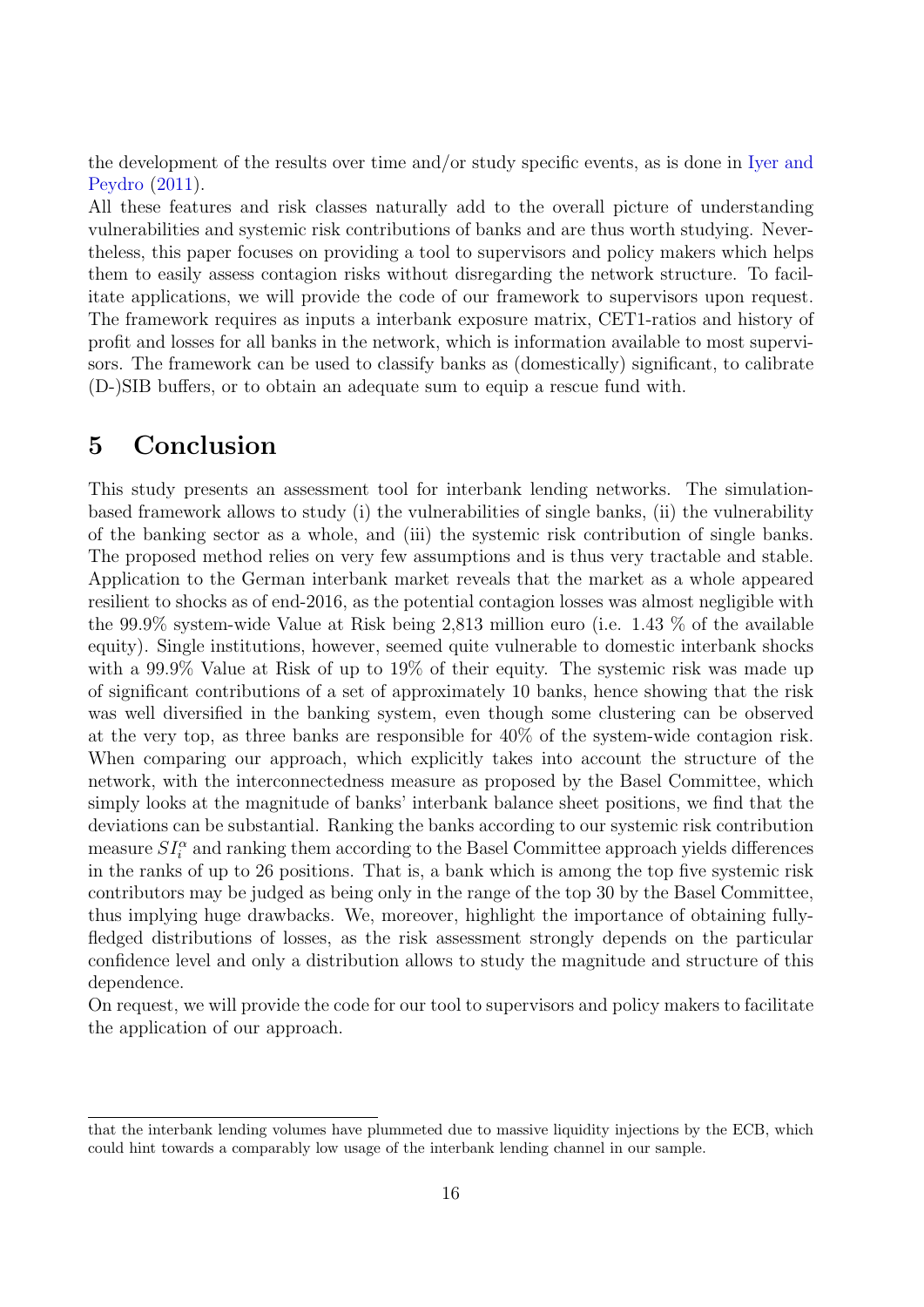# References

- <span id="page-21-10"></span>Acemoglu, D., A. Ozdaglar, and A. Tahbaz-Salehi (2015). Systemic risk and stability in financial networks. The American Economic Review 105 (2), 564–608.
- <span id="page-21-11"></span>Acharya, V., L. H. Pedersen, T. Philippon, and M. Richardson (2017). Measuring systemic risk. The Review of Financial Studies  $30(1)$ , 2–47.
- <span id="page-21-8"></span>Adrian, T. and M. K. Brunnermeier (2016). CoVaR. The American Economic Re*view 106*(7), 1705–1741.
- <span id="page-21-0"></span>Basel Committee on Banking Supervision (2013). Global systemically important banks: updated assessment methodology and the higher loss absorbency requirement. Technical report, Bank for International Settlements.
- <span id="page-21-9"></span>Brownlees, C. and R. F. Engle (2016). SRISK: A conditional capital shortfall measure of systemic risk. The Review of Financial Studies  $30(1)$ , 48–79.
- <span id="page-21-2"></span>Degryse, H. and G. Nguyen (2007). Interbank exposures: An empirical examination of contagion risk in the Belgian banking system. International Journal of Central Banking  $3(2)$ , 123–171.
- <span id="page-21-7"></span>Drehmann, M. and N. Tarashev (2013). Measuring the systemic importance of interconnected banks. Journal of Financial Intermediation 22 (4), 586–607.
- <span id="page-21-1"></span>Elsinger, H., A. Lehar, and M. Summer (2006). Risk assessment for banking systems. Management Science 52 (9), 1301–1314.
- <span id="page-21-6"></span>Fink, K., U. Krüger, B. Meller, and L. H. Wong (2016). The credit quality channel: Modeling contagion in the interbank market. Journal of Financial Stability 25, 83–97.
- <span id="page-21-4"></span>Furfine, C. (2003). Interbank exposures: Quantifying the risk of contagion. Journal of Money, Credit, and Banking 35(1), 111–128.
- <span id="page-21-13"></span>Garcia-de Andoain, C., F. Heider, M. Hoerova, and S. Manganelli (2016). Lending-of-lastresort is as lending-of-last-resort does: Central bank liquidity provision and interbank market functioning in the euro area. Journal of Financial Intermediation 28, 32–47.
- <span id="page-21-12"></span>Hautsch, N., J. Schaumburg, and M. Schienle (2014). Financial network systemic risk contributions. Review of Finance  $19(2)$ , 685–738.
- <span id="page-21-14"></span>Iyer, R. and J. L. Peydro (2011). Interbank contagion at work: Evidence from a natural experiment. The Review of Financial Studies 24 (4), 1337–1377.
- <span id="page-21-5"></span>Kanno, M. (2015). Assessing systemic risk using interbank exposures in the global banking system. Journal of Financial Stability 20, 105–130.
- <span id="page-21-3"></span>Lelyveld, I. V. and F. Liedorp (2006). Interbank contagion in the Dutch banking sector: a sensitivity analysis. International Journal of Central Banking 2, 99–133.